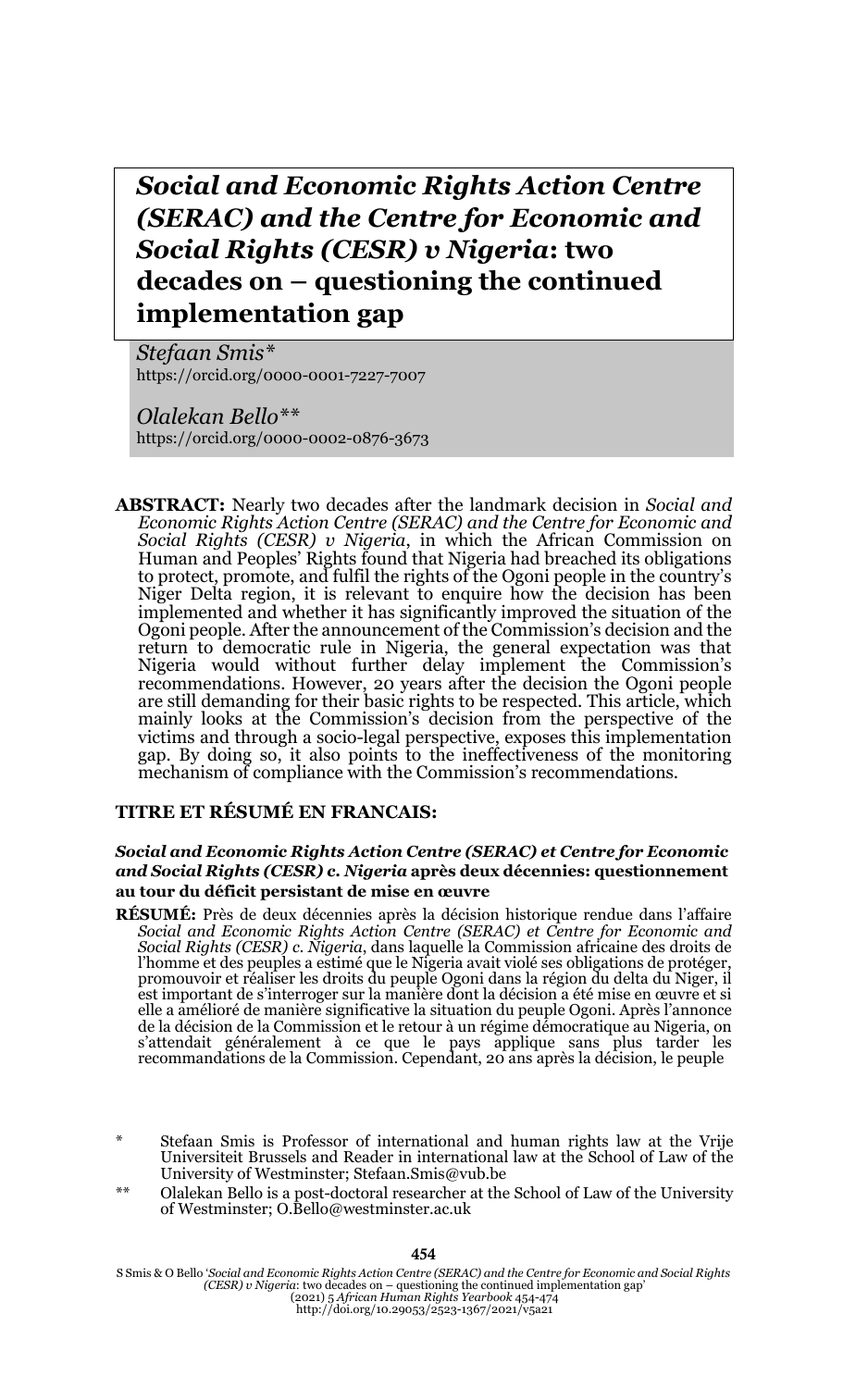Ogoni continue de réclamer le respect de ses droits fondamentaux. Cet article, qui examine principalement la décision de la Commission du point de vue des victimes et dans une perspective socio-juridique, met en évidence ce manque de mise en œuvre. Ce faisant, il met également en évidence l'inefficacité du mécanisme de suivi de mise œuvre des recommandations de la Commission.

**KEY WORDS:** African human rights system, environmental degradation, *Ogoni* case, Niger Delta, Ogoniland, implementation gap

#### **CONTENT:**

| $\overline{2}$ |  |
|----------------|--|
|                |  |
|                |  |
|                |  |
|                |  |

## **1 INTRODUCTION**

The aim of this article is to focus on the implementation side of decisions of the African Commission on Human and Peoples' Rights (African Commission). To secure compliance with the African Charter, the founding fathers opted for a quasi-judicial organ with broad competences including to promote, interpret and ensure the rights recognised under the African Charter on Human and Peoples' Rights (African Charter or Banjul Charter).<sup>1</sup> As a quasi-judicial organ the African Commission has the power to issue decisions which are of a recommendatory nature. As with the universal human rights system, also in Africa there is a tendency in human rights practice to go beyond what the drafters of human rights treaties envisaged and attribute a certain legal value to the findings of human rights treaty bodies.<sup>2</sup> The African Commission has similarly defended the idea that their findings, as a sort of authoritative interpretations of the African Charter, must possess the legal value proper to that instrument.<sup>3</sup> While these issues certainly bear upon the question of compliance with the African Charter and affect the implementation of the

3 Communication 137/94-139/94-154/96-161/97; a related issue that has been discussed in legal doctrine is the *res interpretata* value of pronouncements of human rights supervisory bodies. See eg O Jonas '*Res interpretata* principle: giving domestic effect to the judgments of the African Court on Human and<br>Peoples' Rights' (2020) 20 African Human Rights Law Journal 736-755;<br>OM Arnadottir 'Res interpretata, erga omnes effect and the role of the margin o appreciation in giving domestic effect to the judgments of the European Court of Human Rights' (2017) 28(3) *European Journal of International Law* 819-843; C Giannopoulos 'The Reception by Domestic Courts of the *res interpretata* effect of jurisprudence of the European Court of Human Rights' (2019) 19(3) *Human Rights Law Review* 537-559. The *res interpretata* principle is mainly used as an argument to convince domestic courts and non-parties to a dispute to nevertheless follow the body of human rights pronouncements. For parties to a dispute, as is the case addressed in this contribution, it is less relevant because there are other legal means to push them to respect the human rights pronouncement in question.

<sup>1</sup> Article 54 African Charter on Human and Peoples' Rights.

<sup>2</sup> International Law Association Committee on International Human Rights Law and Practice 'Final report on the impact of the work of the United Nations treaty bodies on national courts and tribunals' (adopted at the 2004 Berlin Conference).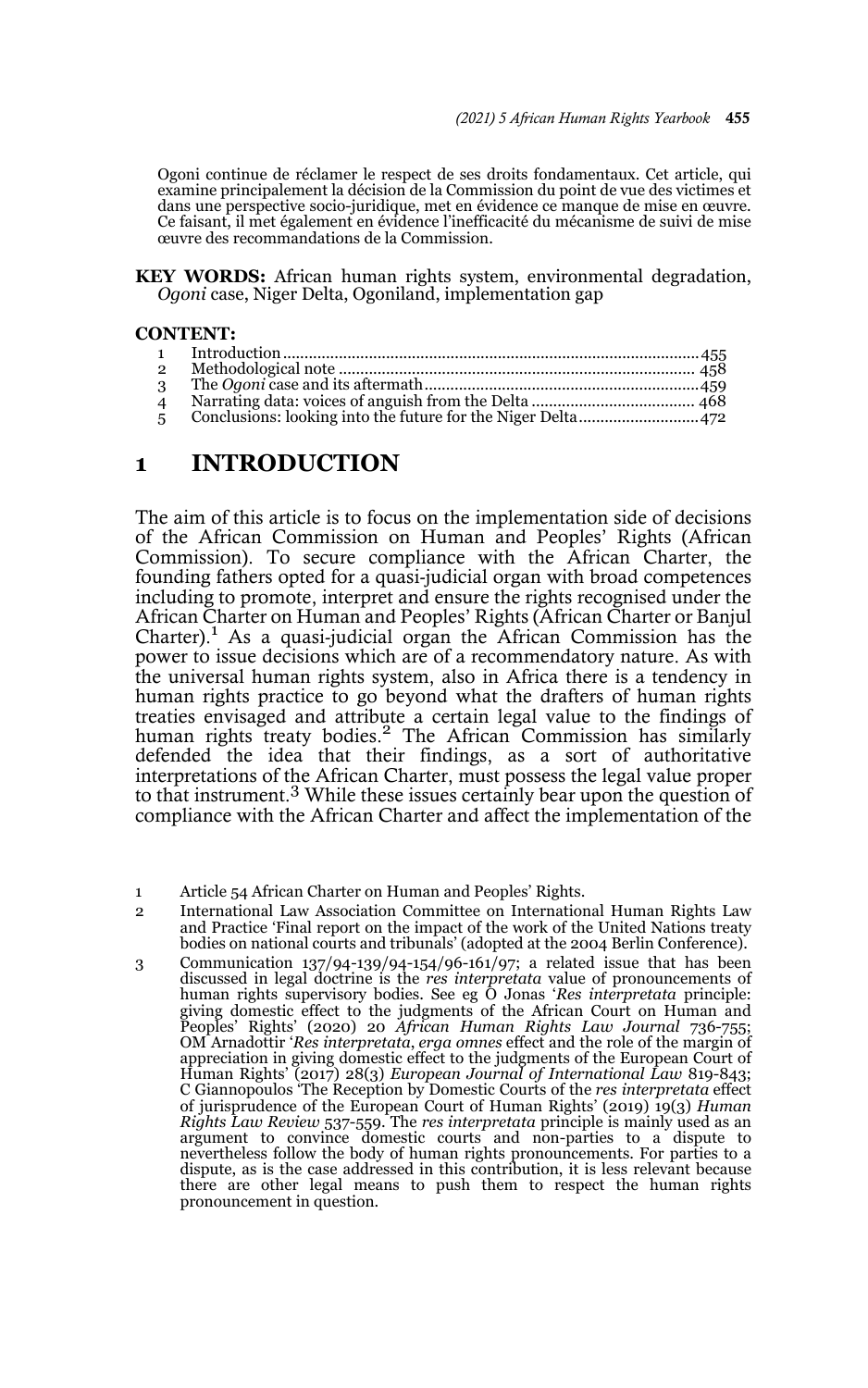Commission's findings, it is not the focus of our article. What we want to analyse, however, is how state parties to the African Charter react to a Commission's pronouncement stating that they have violated the Charter and what effect it has on the claimants. This, we contextualise through the first order (civil and political rights) and second order (socio-economic rights) compliance mechanisms which for Viljoen, impose different kinds of obligations on states.4 In both contexts, compliance is shaped by a process of norm diffusion, social learning and norm internalisation, and the important role of institutions and norms in the construction of identities, which all drive societal forces to put pressure on decision makers to conform to rules and norms of the African Charter.<sup>5</sup> Even though the African Commission has developed a whole system to monitor the implementation of its findings, $6$  the question of implementation remains an under-researched topic. Little attention is indeed given in legal doctrine to the ways African states are addressing decisions of the African human rights supervisory bodies with the consequence that little is known on what happens in practice with Commission's decisions and even less about the question whether the plight of victims have been addressed.

This contribution has the objective to shed some light in this domain by focusing on one specific case and querying whether and how victims of the violations have seen their situation change in the postdecision phase. For this purpose, we took one of the emblematic cases decided by the African Commission 20 years ago with the idea that this lapse of time gives us sufficient distance to evaluate what happened on the ground. Two decades ago, the African Commission concluded in *Social and Economic Rights Action Centre (SERAC) and the Centre for Economic and Social Rights (CESR) v Nigeria* (*Ogoni* case) that Nigeria had breached its obligations to protect, promote, and fulfil the rights of the Ogoni people. The importance of the case cannot be underestimated. Wachira for example, acknowledged the case as one of

- 4 F Viljoen 'The African human rights system and domestic enforcement' in M Langford C Rodríguez-Garavito & J Rossi (eds) *Social rights judgments and the politics of compliance: making it stick* (2017) 351-398.
- 5 V Carraro 'Promoting compliance with human rights: the performance of the United Nations' Universal Periodic Review and treaty bodies' (2019) 63 *International Studies Quarterly* 1079 at 1093.
- 6 The African Charter is very vague on the question how decisions of the African Commission needs to be implemented. The Rules of Procedure of the African Commission partly give some guidance with this regard. Adopted in 1988 and revised in 1995, they were replaced by new Rules of Procedure in 2010 to respond to the creation of the African Court on Human and Peoples' Rights. Rule  $\frac{1}{98(4)}$ requests the state parties to report to the African Commission on the measures taken to implement provisional measures. Rule 112 details the steps, timing and organs involved in the follow-up of the recommendations of the Commission. If the state party has refrained to implement the Commission's findings or has not complied with the provisional measures requested within the timeframe defined in Rule 112 the Commission can seize the Africa Court on Human and Peoples' Rights. The Court will then address the case even if the state party has not recognised the competence of the Court to handle individual complaints. Finally, Rule 125 allows the Commission to request the AU Assembly of Heads of State and Government, when it submits its activity report, 'to take necessary measures to implement its decisions' and/or to 'bring all its recommendations to the attention of the Sub-Committee on the implementation of the decisions of the African Union Permanent Representatives Committee'.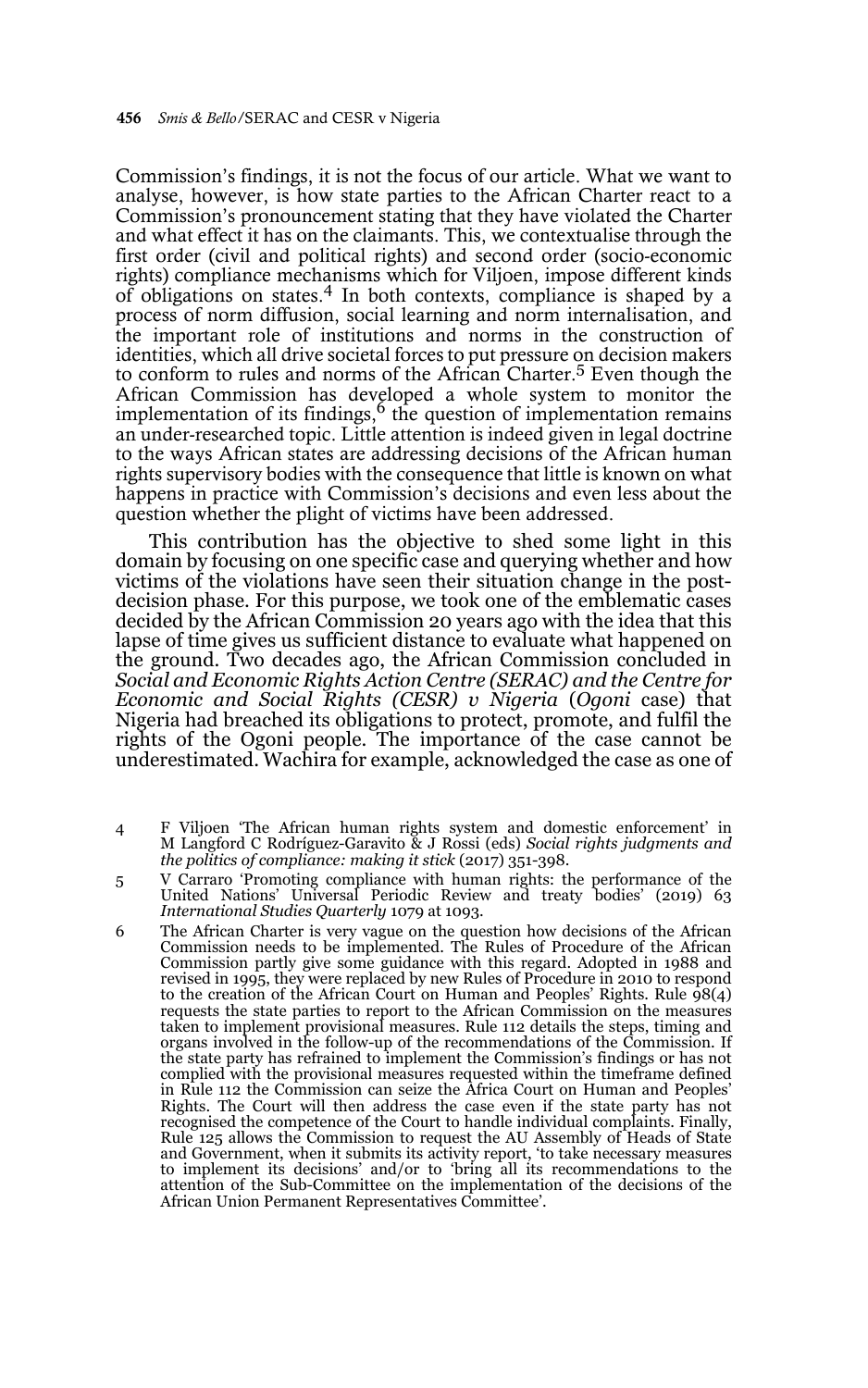the most important jurisprudential contributions of the African Commission with regards to the protection of minority peoples' rights in Africa.<sup>7</sup> To Nwobike, it was a giant stride towards the protection and promotion of economic, social and cultural rights of Africans.<sup>8</sup> And for Dina Shelton, the African Commission's initiative in getting justice for indigenous people was important because the Commission went headon to determine a contentious case involving violations of the majority of human rights yet focusing specifically on the right to a general satisfactory environment<sup>9</sup> and articulated the duties of governments in Africa to monitor and control the activities of multinational corporations.10 As known, the case was linked to the 'irresponsible' oil exploitation in Nigeria leading to the use of violence, accompanied by significant environmental degradation in the Niger River Delta region and causing important health problems to the Ogoni inhabitants of the region. The case itself addressed a wide variety of rights recognised under the African Charter and established principles that would resonate as precedents in many cases decided afterwards.<sup>11</sup> The case was also relevant for recognising the peoples' rights protected under the African Charter and the possibility of a group to seek the protection and enforcement of these rights.<sup>12</sup> Following the decision and the return to democratic rule in Nigeria, the general expectation was that Nigeria would quickly implement the Commission's recommendations. However, nearly 20 years after the decision, the Ogoni people are still claiming from their basic rights to be respected.

This article mainly looks at the Commission's decision from the perspective of the Ogoni people and seeks to expose, from a sociolegal perspective, the implementation gap while also pointing to the ineffectiveness of the monitoring mechanism of compliance with the Commission's recommendations. Our view here is that in the context of the Niger Delta, an existential contestation is framing out among the forces of the state, corporate capital and local communities, culminating in what Debord describes in his *Society of Spectacle* as commodity enjoying fetishist status and dominating society.13 The

- 7 GM Wachira *African Court on Human and Peoples' Rights: ten years on and still no justice* (2008) 9.
- 8 JC Nwobike 'The African Commission on Human and Peoples' Rights and the demystification of second and third generation rights under the African Charter: *Social and Economic Rights Action Centre (SERAC) and the Centre for Economic and Social Rights (CESR) v Nigeria*' (2005) 1(2) *African Journal of Legal Studies* 129-146.
- 9 D Shelton 'Decision regarding communication 155/96 (*Social and Economic Rights Action Centre & Centre for Economic and Social Rights v Nigeria*) Case ACHPR/COMM/A044/1' (2002) 96(4) *American Journal of International Law* 941. See also C Okoloise 'Circumventing obstacles to the implementation of recommendations by the African Commission on Human and Peoples' Rights' (2018) 18 *African Human Rights Law Journal* 27-57.

- 11 Nwobike (n 8) 139-141.
- 12 G Lynch 'Becoming indigenous in the pursuit of justice: the African Commission on Human and Peoples' Rights and the Endorois' (2012) 111 *African Affairs* 37.
- 13 G Debord *The society of the spectacle* (translated and annotated by Ken Knabb) (2014) 13.

<sup>10</sup> Shelton (n 9).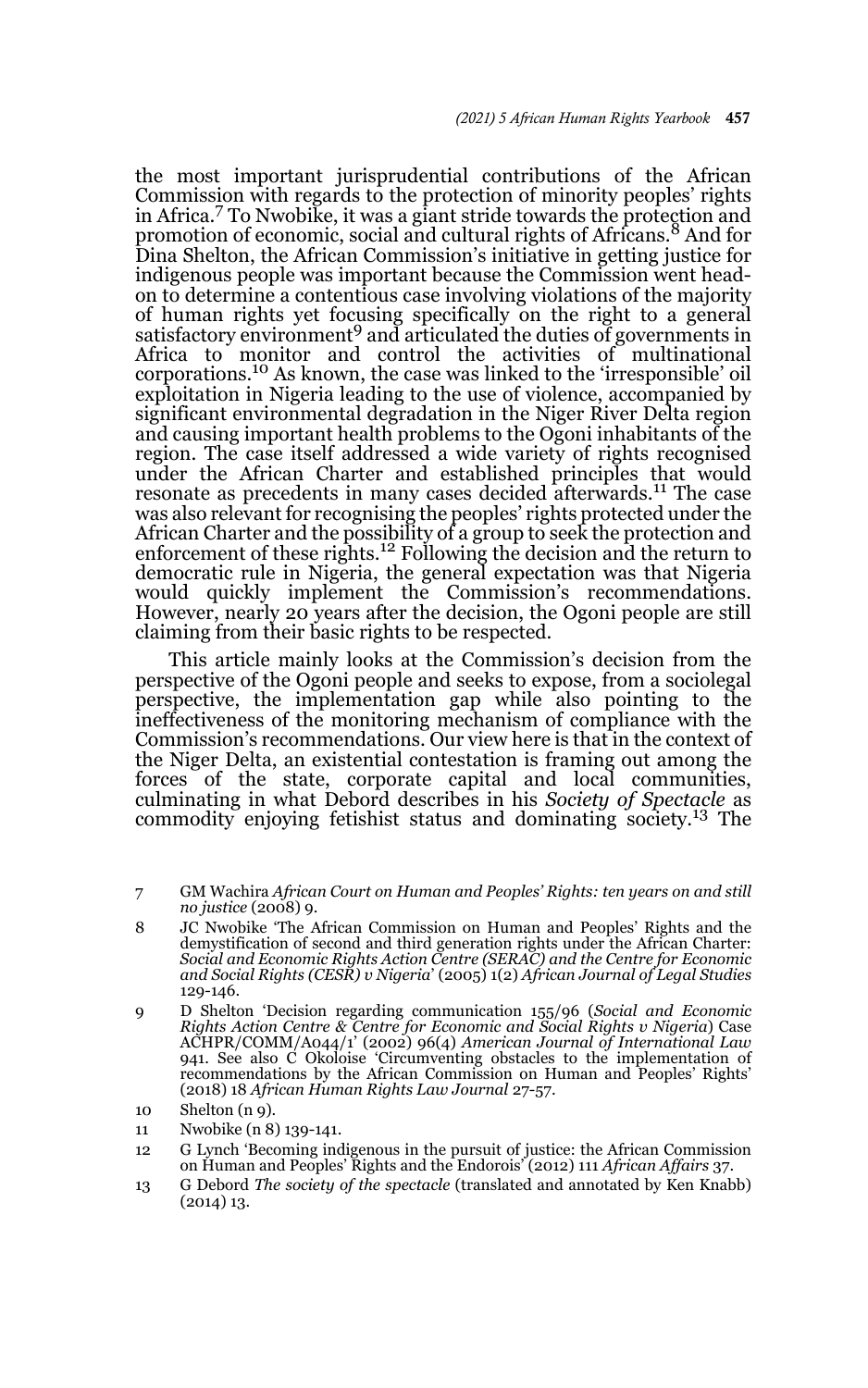sociolegal perspective will require posing several questions including how far Nigeria has gone to ameliorate the lives of the victims but also how the Ogoni people have reacted to the measures taken by the government. Through the voices emerging from the Ogoni and other Niger Delta communities, the article assesses, beyond the traditional legal analysis, what the decision meant for the Ogoni and takes stock of the current state of affairs. This is done with a view to contribute to the debate on the post-decision phase and give more weight to the victims' side of the story. However, because the article uses a sociolegal approach and that this is not very common in the classical legal literature we start with a short methodological note.

### **2 METHODOLOGICAL NOTE**

The article will besides the classical approach drawing information from written sources also use a sociolegal approach based on the narrative inquiry methodology. This methodology will allow us to engage with the voices of the local oil-bearing communities in Ogoniland and the broader Niger Delta region. The methodology brings to life personal accounts by creating fictional, non-identifiable characters who narrate their experiences. What we seek to achieve is a process of narrating data<sup>14</sup> with all identifying information removed. Through this, we can show how Niger Delta communities have developed coping strategies to mitigate the effects of their human, social and environmental rights violations originating in the oil exploitation. We are conscious of some of the criticism against this methodology: its propensity to overextend its reach without specificity; its perceived transience as an 'intellectual fad' likely to disappear at any moment and its tendency to 'undermine the very efforts it was thought to support'.15 However, following Freeman and Ricoeur, we find value in the narrative inquiry methodology because of its capacity to strike a balance among methodology, theory and practice.<sup>16</sup> This shows in through the relationship between time and the oil communities' narrative, focusing on the 'phenomenon of hindsight, the process of looking backward over the terrain of the personal past<sup>'.17</sup> Through this,

<sup>14</sup> A Knight 'Research methodologies employed by writers of fiction' (2011) *Ethical imaginations: Refereed conference papers of the 16th annual AAWP conference* 6. For a detailed engagement with this approach, see also O Bello *The dynamics of Nigeria's oil and gas industry's environmental regulation: Revealing/storying neglected voices and excluded lives of environmental encounters and affects*, PhD thesis awarded in 2021 by the University of Westminster http:// www.westminster.ac.uk/westminsterresearch (accessed 7 February 2022).

<sup>15</sup> M Freeman 'Narrative as a mode of understanding: method, theory, praxis' in A De Fina & A Georgakopoulou (eds) *The handbook of narrative analysis* (2015) 21.

<sup>16</sup> P Ricoeur *Time and narrative* (1984) *1*; P Ricoeur *Time and narrative* (1985) 2; P Ricoeur *Time and narrative* (1988) *3*; P Ricoeur 'Life in quest of narrative' in D Wood (ed) *On Paul Ricoeur: narrative and interpretation* (1991) 20-33.

<sup>17</sup> Freeman (n 15) 22.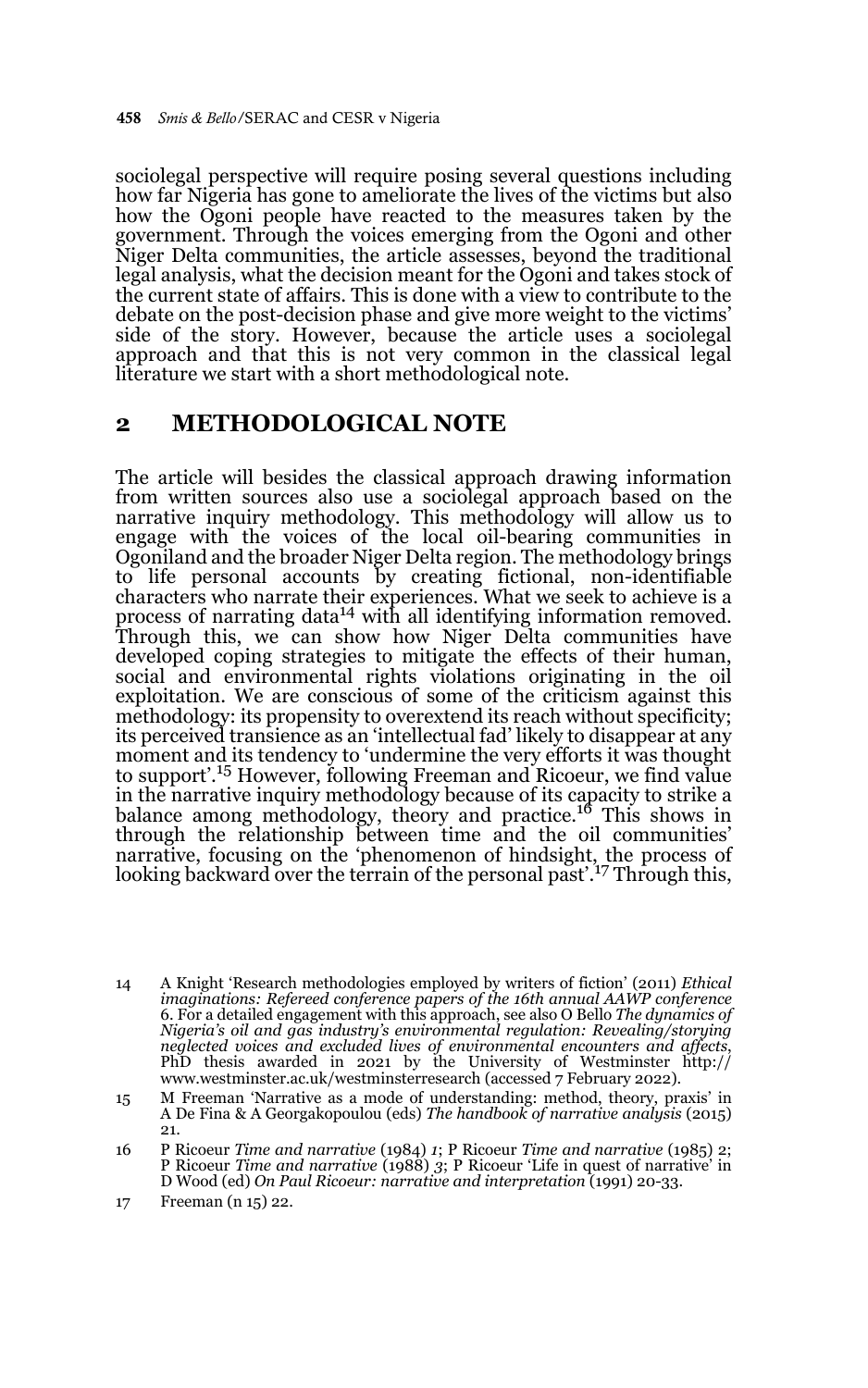the 'myriad ways' in which the oil communities' narrative is 'woven into<br>the fabric of life itself<sup>18</sup> become more discernible.

It is important to stress that our choice of the narrative inquiry methodology is not borne out of any desire to dismiss the salience of the established quantitative and qualitative methodology forms. Rather, following Webster and Mertova, we desire to retell the 'whole story' as captured and told by the local Niger Delta communities. We also find justification for this in quantitative and qualitative methodology's inherent drawbacks of omitting important 'intervening' stages<sup>19</sup> of the critical events as they unfold. The narrative inquiry method allows for documentation of valuable critical life events in 'illuminating detail', revealing 'holistic views and qualities that give stories valuable<br>potential for (further) research'.<sup>20</sup>

## **3 THE** *OGONI* **CASE AND ITS AFTERMATH**

It is not our objective in this article to analyse the *Ogoni* case in detail. Others have done it before.<sup>21</sup> What we will do in turn is start by recalling the context of oil exploitation in the region and how it lead to massive human rights violations in the Niger Delta region to then point to the findings of the case while also enumerating the recommendations made by the African Commission. This is done with the aim to have a clear view of what the Commission requested from Nigeria when it entrusted the state party to bring the situation in conformity with the African human rights standards. Analysing Nigeria's reactions to these recommendations will show that very little has been done to conform to the recommendations and that this is confirmed by the narratives of those living in Ogoniland and the broader Niger Delta region.

Oil was discovered in Nigeria in the 1950s and the exploitation, extraction and production of it have consistently been the source of controversies, ambiguities and social tensions.<sup>22</sup> In the Niger River Delta, where most of Nigeria's oil production is concentrated, the operation of the NNPC-SPDC joint venture caused extreme environmental problems and social unrest, a result of irresponsible operations and a lack of adequate production infrastructure: excessive oil spills, water contamination and natural gas flaring were sadly quite

- 18 Freeman (n 15) 22.
- 19 Freeman (n 15) 4.
- 20 Freeman (n 15) 13.
- 21 F Coomans 'The *Ogoni case* before the African Commission on Human and Peoples' Rights' (2003) 52 *International and Comparative Law Quarterly* 749-760; CI Obi 'Globalisation and local resistance: the case of the *Ogoni versus Shell*' (1997) *New Political Economy* 137-148; JC Nwobike 'The African Commission on Human and Peoples' Rights and the demystification of second and third generation rights under the African Charter: *Social and Economic Rights Action Centre (SERAC) and the Centre for Economic and Social Rights (CESR) v Nigeria*' (2005) 1(2) *African Journal of Legal Studies* 129-146

22 T Lambooy & M-E Rancourt 'Shell in Nigeria: from human rights abuse to corporate social responsibility' (2008) 2 *Human Rights & International Legal Discourse* 229-235.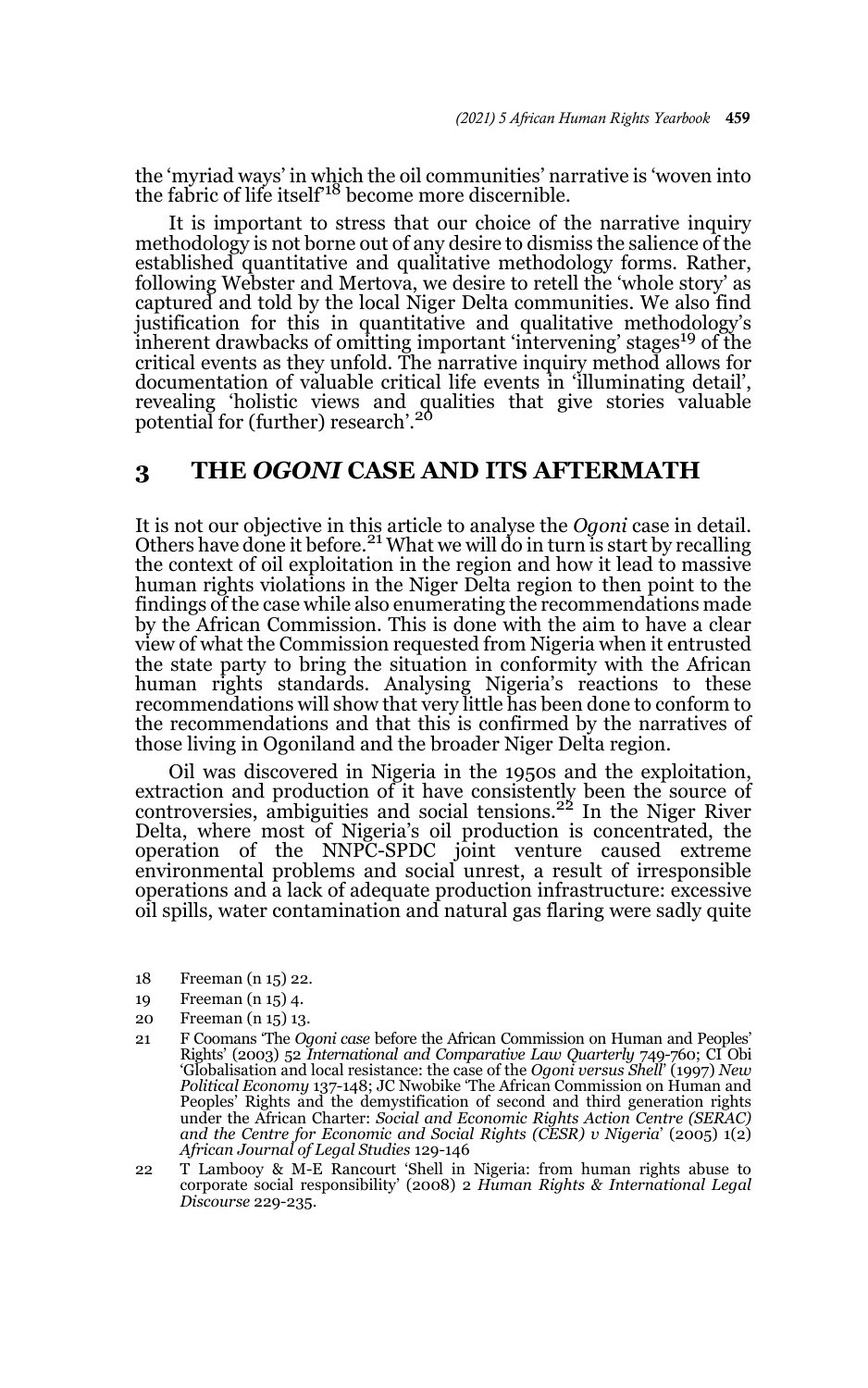common.23 The local Ogoni population, who saw its health affected, its fishing grounds depleted and its agricultural lands confiscated or destroyed to serve oil exploitation, reacted against this dire situation. In 1970, several Ogoni chiefs petitioned the Military Governor of the Rivers state to request the assistance of the Government in alleviating the suffering of the people of the Ogoni division by revising the petroleum and land laws as well as demanding compensation from the oil companies for the damages caused and the threats to their wellbeing, and even their very lives. Unfortunately, the Government did not respond to the demand. Moreover, the Government did not take any concrete measures to address the concerns that were raised.

Confronted with increased violence, and seeing no serious attempts to respond to their demands, Ogoni elders tabled an *Ogoni Bill of Rights*, which called for Ogoni political and economic selfdetermination by demanding 'political control of Ogoni affairs by Ogoni people, control and use of Ogoni economic resources for Ogoni development, adequate and direct representation as a right for Ogoni people in all Nigerian national institutions and the right to protect the Ogoni environment and ecology from further degradation<sup>24</sup> At the same time, the Movement for the Survival of the Ogoni People (MOSOP) was created to put into effect the objectives set forth in the *Ogoni Bill of Rights*. 25 As the number of demonstrations increased more brutal and extreme force was used in response, bringing the region into a quasi-civil war situation.

Oil installations were sabotaged and, on the other hand, houses and properties were destroyed.<sup>26</sup> According to various reports, at the height of the confrontation in November 1995, 27 villages were razed, 800 000<br>Ogonis were displaced and 2 000 were killed.<sup>27</sup> International NGOs echoed the demands of the Ogoni and campaigned against Shell in their home countries. The Nigerian government, led at the time by Sani Abacha, responded by implementing measures to ban public gatherings, severely punishing those hindering oil production or those<br>calling for self-determination.<sup>28</sup> Shell lost control over many of its production facilities when strikes broke out and their staff was physically threatened. Following the numerous actions in and outside Nigeria, Shell reevaluated its strategies and temporarily pulled out of the region to concentrate its activities in other parts of the country.<sup>29</sup>

24 CR Ezetah 'International law of self-determination and the Ogoni question: mirroring Africa's post-colonial dilemma (1997) 19 *Loyola of Los Angeles International and Comparative Law Journal* 817-818. See also Lambooy & Rancourt (n 22) 236.

- 26 RT Ako & P Okonmah 'Minority rights issues in Nigeria: a theoretical analysis of historical and contemporary conflicts in the oil-rich Niger Delta region' (2009) 16 *International Journal on Minority and Group Rights* 58.
- 27 SI Skogly 'Complexities in human rights protection: actors and rights involved in the Ogoni conflict in Nigeria' (1997) 15 *Netherlands Quarterly of Human Rights* 48 (referring to *The Guardian*, 8 November 1995, 26).

<sup>23</sup> KSA Ebeku 'The right to a satisfactory environment and the African Commission' (2003) 3 *African Human Rights Law Journal* 156-159.

<sup>25</sup> Ezetah (n 24) 236.

<sup>28</sup> Ezetah (n 24) 819-821.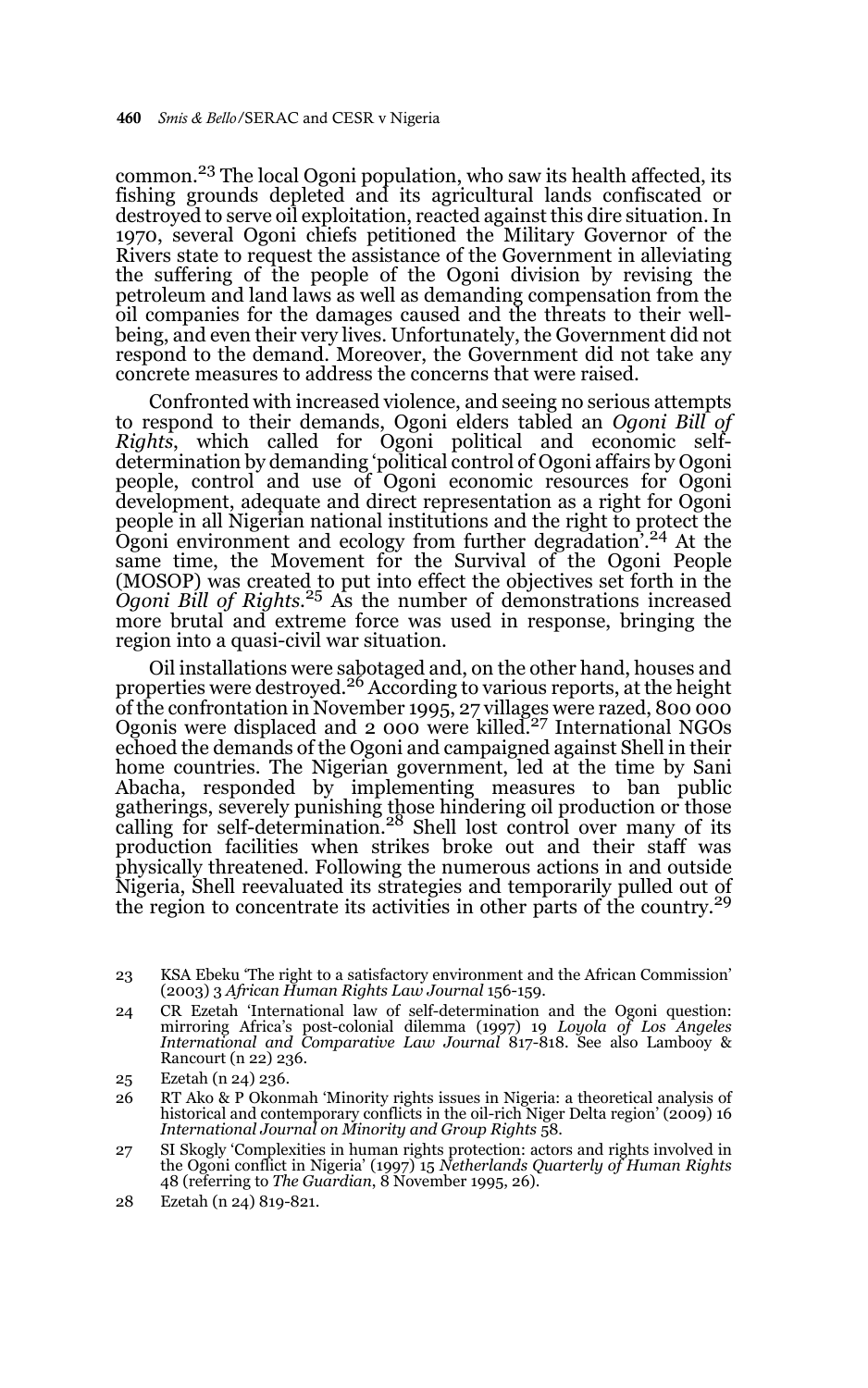Tensions culminated in the arrest of Ken Saro-Wiwa, the renowned playwright and MOSOP chairman, and eight of his companions for incitement to murder of four pro-governmental Ogoni chiefs.<sup>30</sup> José Ayala-Lasso, the UN High Commissioner for Human Rights at the time, as well as various Rapporteurs for the UN Commission on Human Rights, repeatedly intervened on their behalf before the Nigerian government.<sup>31</sup> All efforts produced little effect and, at the beginning of November 1995, the nine activists were convicted by a militaryappointed tribunal and quickly killed thereafter. International human rights NGOs, such as Amnesty International, have qualified the trial as politically motivated and not meeting the internationally recognised fair trial standards.<sup>32</sup>

Drawing from this background, the communication submitted to the African Commission in 1996 by the Nigerian NGO Social and Economic Rights Action Centre (SERAC) and its American counterpart the Centre for Economic and Social Rights (CESR) argued that the military government of Nigeria was responsible for the situation as it was directly involved in oil production as a majority shareholder in the NNPC-SPDC consortium. As it was alleged in the communication, that the consortium

has exploited oil reserves in Ogoniland with no regard for the health or environment of the local communities, disposing toxic wastes into the environment and local waterways in violation of applicable international environmental standards. The consortium also neglected and/or failed to maintain its facilities causing numerous avoidable spills in the proximity of villages. The resulting contamination of water, soil and air has had serious short- and long-term health<br>impacts, including skin infections, gastrointestinal and respiratory ailments,<br>increased risk of cancers, and neurological and reproductive p

The communication further referred to the fact that the Nigerian government condoned and facilitated these violations by placing the legal and military powers of the state at the oil companies' disposal.<sup>34</sup> Also, no free, prior and informed consent was given or even envisaged as the Ogoni were not involved in the decision-making process about

- 29 KSA Carew 'David and Goliath: giving the indigenous people of the Niger Delta a smooth pebble-environmental law, human rights and re-defining the value of life' (2002) 7 *Drake Journal of Agricultural Law* 515.
- 30 Lambooy & Rancourt (n 22) 238.
- 31 Skogly (n 27) 50.
- 32 Amnesty International news service 'Nigeria: Amnesty International condemns death sentences imposed on Ken Saro-Wiwa and other Ogoni detainees after blatantly unfair trials' (1 November 1995) https://www.amnesty.org/download/ Documents/172000/afr440261995en.pdf (accessed 7 February 2022); for a detailed summary see generally PD Okonmah 'The 'judicial' murder of nine environmental and human rights activists in Nigeria and the implications for the enjoyment of human rights in Nigeria' (1998-1999) 7 *Tilburg Foreign Law Review* 393-428.
- 33 *The Social and Economic Rights Action Centre and the Centre for Economic and Social Rights v Nigeria* African Commission on Human and Peoples' Rights, Communication 155/96 [*Ogoni*] at para 2 *African Human Rights Law Reports* (2001).
- 34 *SERAC v Nigeria* (n 33) para 3.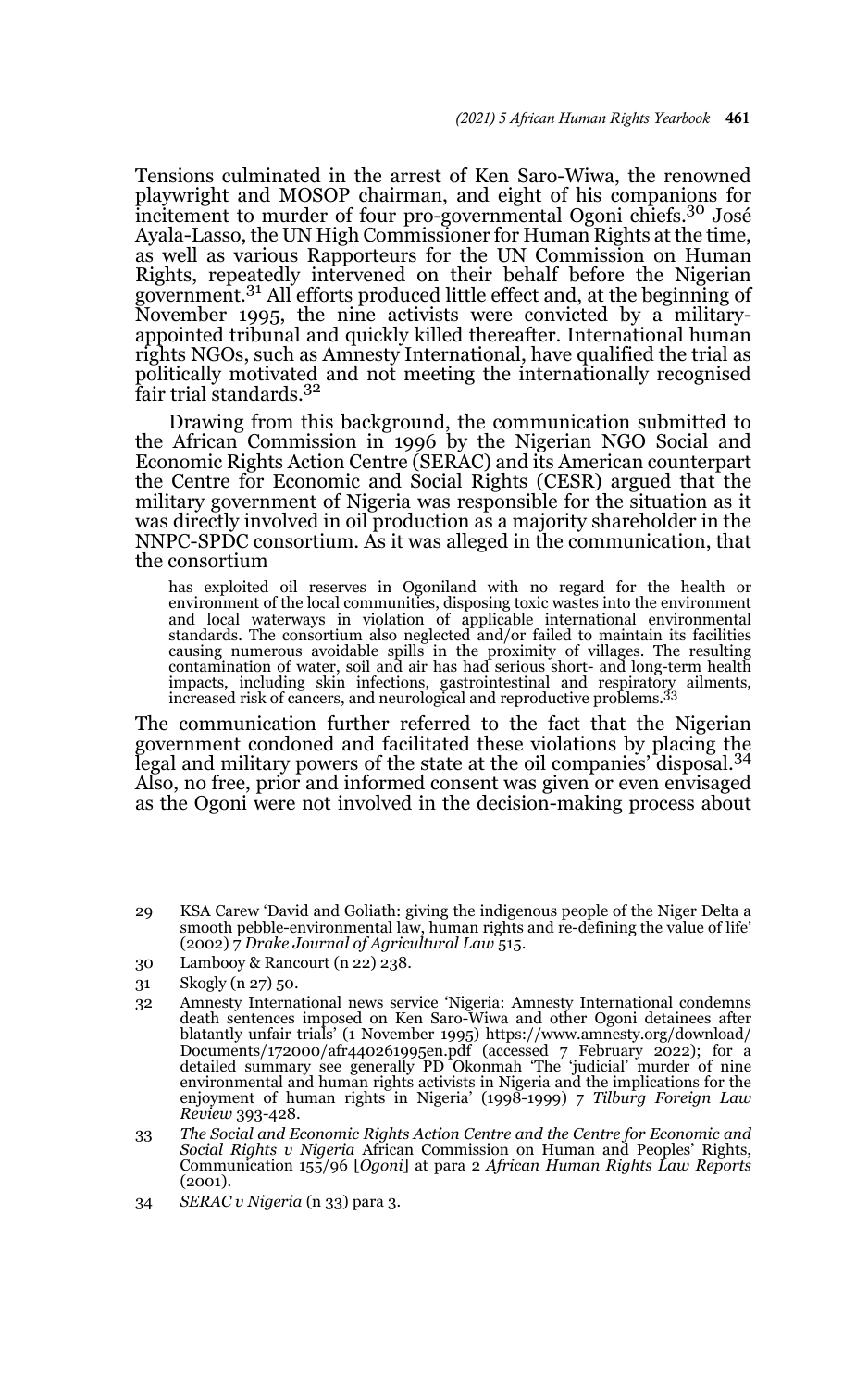the development of their land by either the government or the oil companies.35 The Ogoni were not informed of the potential dangers posed by oil exploration in the area and independent scientists and environmental organisations were even prevented from carrying out environmental impact assessment studies.36 Finally, the government had also ignored the concerns of Ogoni communities regarding oil development while the non-violent campaigns by the MOSOP were met with violent reprisals on villages by security personnel and security forces who created a state of terror and insecurity leading to the executions of Ogoni leaders and the killing of civilians and the destruction of houses, farmland, crops and animals.37 The complainants therefore, alleged that the government of Nigeria had violated Articles 2 (non-discrimination in the enjoyment of rights), 4 (right to life), 14 (right to property), 16 (right to health), 18(1) (family rights), 21 (right of peoples to freely dispose of their wealth and natural resources) and 24 (right of peoples to a satisfactory environment) of the African Charter.

Soon after receiving the communication, a decision on the admissibility was reached by the African Commission in October 1996 but it took the Commission until October 2001 before being able to pronounce its final decision on the merits as the lack of cooperation by the Abacha military regime hampered the process. The African Commission followed the complainants on most of their arguments and found that Nigeria had violated a large spectrum of human rights recognised under the African Charter including the right not to be discriminated in the enjoyment of rights, the right to life, the right to property), the right to health, family rights, the right of peoples to freely dispose of their wealth and natural resources and finally the right of peoples to a satisfactory environment.38 Five concrete recommendations were given to Nigeria with the aim to guide its government in bringing the situation back in conformity with the human rights continental standards. Nigeria was asked to (1) stop all attacks on Ogoni communities and leaders by the Rivers state internal security task force and permit citizens and independent investigators free access to the territory; (2) conduct an investigation into the human rights violations described above and prosecute officials of the security forces, NNPC and relevant agencies involved in human rights violations; (3) ensure adequate compensation to victims of the human rights violations, including relief and resettlement-assistance to victims of government sponsored raids, and undertake a comprehensive cleanup of lands and rivers damaged by oil operations; (4) ensure that appropriate environmental and social impact assessments were prepared for any further oil development and that the safe operation of any further oil development be guaranteed through effective and independent oversight bodies for the petroleum industry; and (5) provide information on health and environmental risks and

- 35 *SERAC v Nigeria* (n 33) paras 4-6.
- 36 *SERAC v Nigeria* (n 33) para 5.
- 37 *SERAC v Nigeria* (n 33) paras 7-9.
- 38 *SERAC v Nigeria* (n 33) para 70.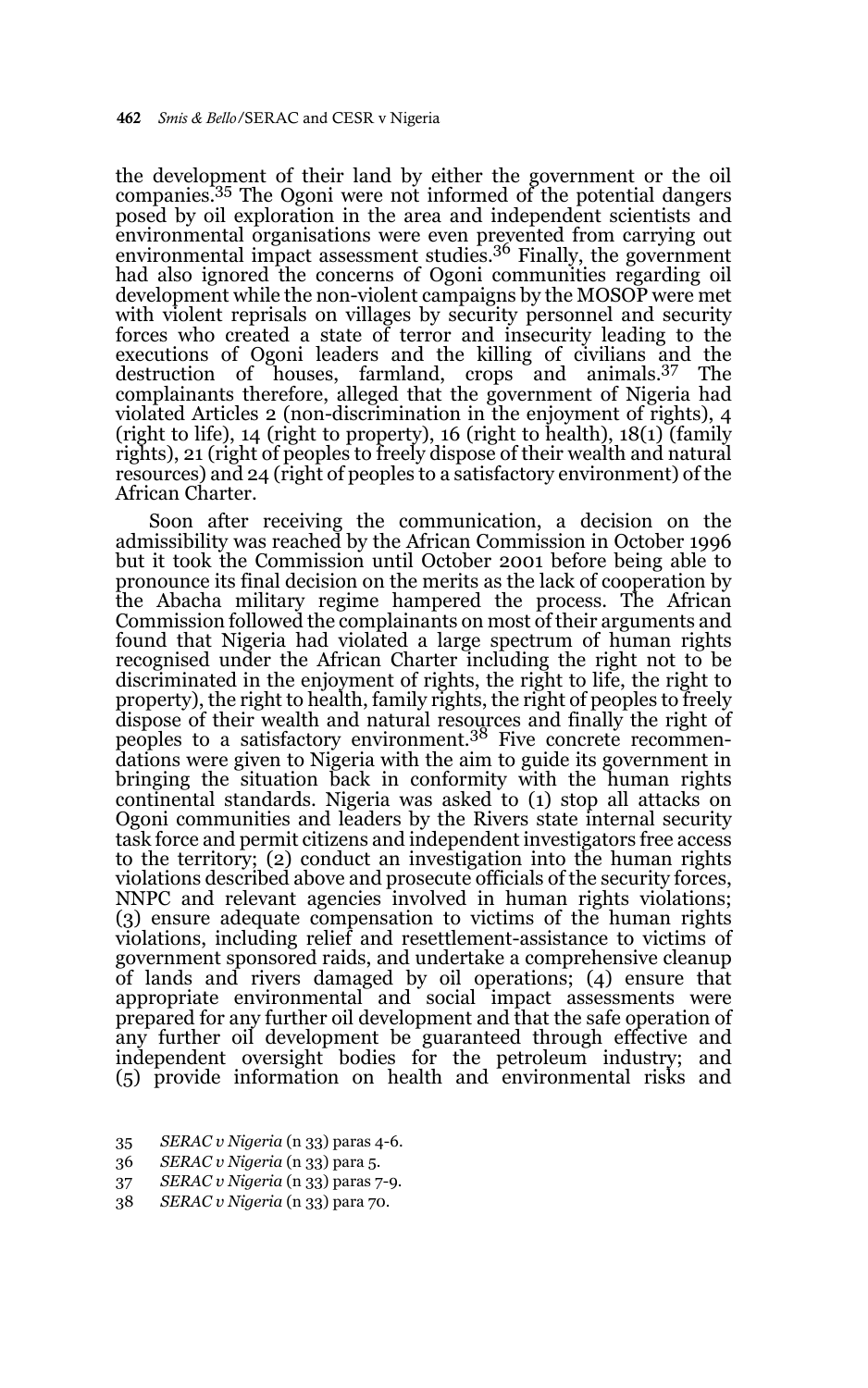meaningful access to regulatory and decision-making bodies to communities likely to be affected by oil operations.<sup>39</sup> We will first explain how these recommendations were received by Nigeria and how it responded to them to then answer the question whether they significantly improved the situation of the victims referred to in the Commission's decision?

Research has shown that the levels of compliance with the rulings of the African Commission are far from satisfactory.40 When questioning why African states fail to implement the decisions of the Commission's recommendations and decisions, Okolosie explains that the Commission has over time discharged its mandate judiciously and has steadily 'evolved as an apparatus for entrenching human rights and democratisation in Africa'.<sup>41</sup> However, a combination of factors has hampered the Commission's enforcement capability. These include the constant friction between the Commission's responsibility as a monitor and the 'obligation of states as primary implementers of human and peoples' rights'.42 Also, the Commission is only a quasi-judicial body, hence has no legal status comparable to the African Court as a continental court of law.<sup>43</sup> This, for Okolosie, arguably accounts for why its decisions and recommendations often are considered as nonbinding on state parties.44 In a very comprehensive study, Viljoen and Louw also analysed the reasons for (non-)compliance with the decisions of the African Commission. They pointed to a wide variety of factors accounting to noncompliance some of them relating to the African Commission (maturity of the African system, the time needed to handle the communication, state involvement in the procedure, indepth reasoning supporting the findings, formulation of the remedy and follow-up by the Commission), other related to the nature of the communication (nature of the rights involved, nature of the state obligation, scale of the violation and the remedial action required), the complainant and the respondent state (corruption, type of government, change of government after the finding and level of stability of the

- 39 *SERAC v Nigeria* (n 33) para 71.
- 40 F Viljoen & L Louw 'The status of the findings of the African Commission: from moral persuasion to legal obligation' (2004) 48 *Journal of African Law* 1-22; GM Wachira 'Twenty years of elusive enforcement of the recommendations of the African Commission on Human and Peoples' Rights: a possible remedy' (2006) 6 *African Human Rights Law Journal* 465-492; F Viljoen & L Louw 'State compliance with the recommendations of the African Commission on Human and Peoples' Rights 1994-2004' (2007) 101(1) *American Journal of International Law* 1-34; R Murray, D Long, V Ayeni & A Somé 'Monitoring implementation of the decisions and judgments of the African Commission and Court on Human and Peoples' Rights' (2017) 1 *African Human Rights Yearbook* 150-166; D Inman, S Smis, E Amani Cirimwami & C Bahati Bahalaokwibuye 'The (un)willingness to implement the recommendations of the African Commission on Human and Peoples' Rights: revisiting the *Endorois* and the *Mamboleo* decisions' (2018) 2 *African Human Rights Yearbook* 400-426.
- 41 C Okoloise 'Circumventing obstacles to the implementation of recommendations by the African Commission on Human and Peoples' Rights' (2018) 8 *African Human Rights Law Journal* 31.
- 42 Okoloise (n 41) 31.
- 43 Okoloise (n 41) 31.
- 44 Okoloise (n 41) 31.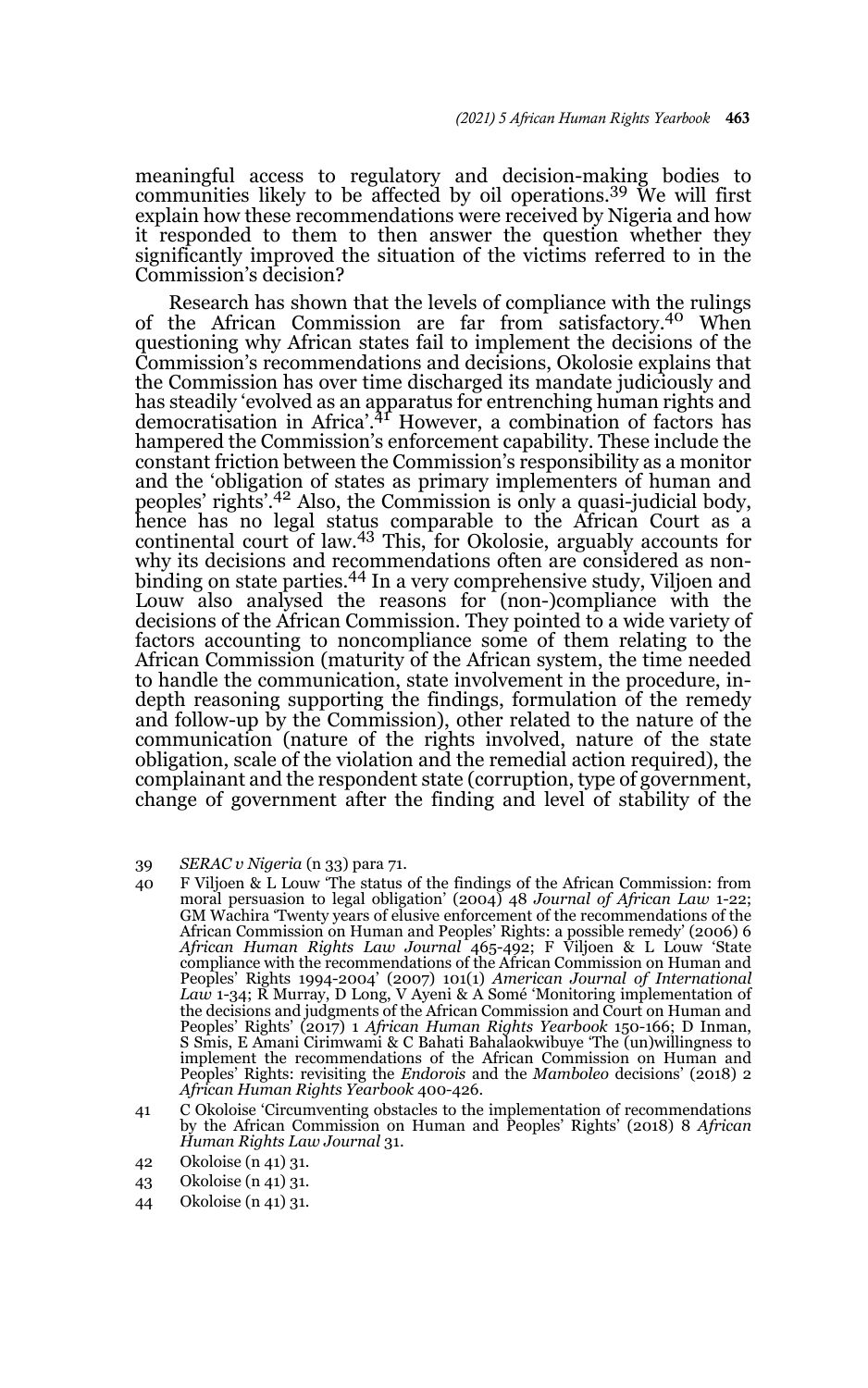country), or even the involvement of civil society, the media and international pressure. They, however, concluded that the most important factors influencing compliance are political rather than legal.45 The manner in which Nigeria has responded to the Commission's findings and recommendations shows the pertinence of the factors suggested by Okolosie, Viljoen and Louw.

Between 1996 and 2000 the Nigerian government did not respond officially to the communication.46 Under the Sanni Abacha military regime, the government had indeed cut off relations with most international human rights institutions. After the return to democratic rule in November 2000, the Obasanjo government eventually sent a response via a *note verbale*, admitting the violations alleged by the claimants in the case47 and acknowledged that 'a lot of atrocities were and are still being committed by the oil companies in Ogoniland and<br>indeed in the Niger Delta area'.<sup>48</sup> While the government maintained that it was taking remedial measures<sup>49</sup> regarding the rights that have been violated at the same time it delivered an opposite message by reforming the country's Constitution<sup>50</sup> to limit the justiciability of claims of violations socio-economic rights beyond the domestic courts.51 In *Socio Economic Rights and Accountability Project v Nigeria*, 52 for instance, Nigeria could then submit that the rights alleged to have been violated are not justiciable under the Nigerian Constitution of 1999.53 Nigeria has in other words put in place a nuanced process to water down the efficacy of the Commission's terms of reference and the African human rights system with the consequence that two decades after the decision, the Nigerian government, after

- 45 Viljoen & Louw (n 40) 32.
- 46 Shelton (n 9) 938.
- 47 Shelton (n 9) 938.
- 48 Decision Regarding Communication 155/96 *(Social and Economic Rights Action Centre/Centre for Economic and Social Rights v Nigeria*) Case ACHPR/COMM/ A044/1, *Note verbale*, Reference 127/2000 para 42; Shelton (n 9) 938.
- 49 Shelton (n 9) 938.
- 50 Sec 6(6)(c) Constitution of the Federal Republic of Nigeria (as amended) provides: 'The judicial powers vested in accordance with the foregoing provisions of this section- (c) Shall not, except as otherwise provided by this Constitution, extend to any issue or question as to whether any act or omission by any authority or person or as to whether any law or any judicial decision is in conformity with the Fundamental objectives and directives principles of state policy set out in Chapter II of this Constitution'.
- 51 This has been discussed in several papers, including U Edih & B Ganagana 'Justiciable or non-justiciable rights: a debate on socio-economic and political rights in Nigeria' (2020) 8(4) *Global Journal of Politics and Law Research* 78-85; OVC Ikpeze 'Non-justiciability of chapter II of the Nigerian Constitution as an impediment to economic rights and development' (2015) 5(18) *Developing Country Studies* 48-56.
- 52 Communication 300/05: *Socio Economic Rights and Accountability Project v Nigeria* (2005).
- 53 *SERAC v Nigeria* (n 52) para 51.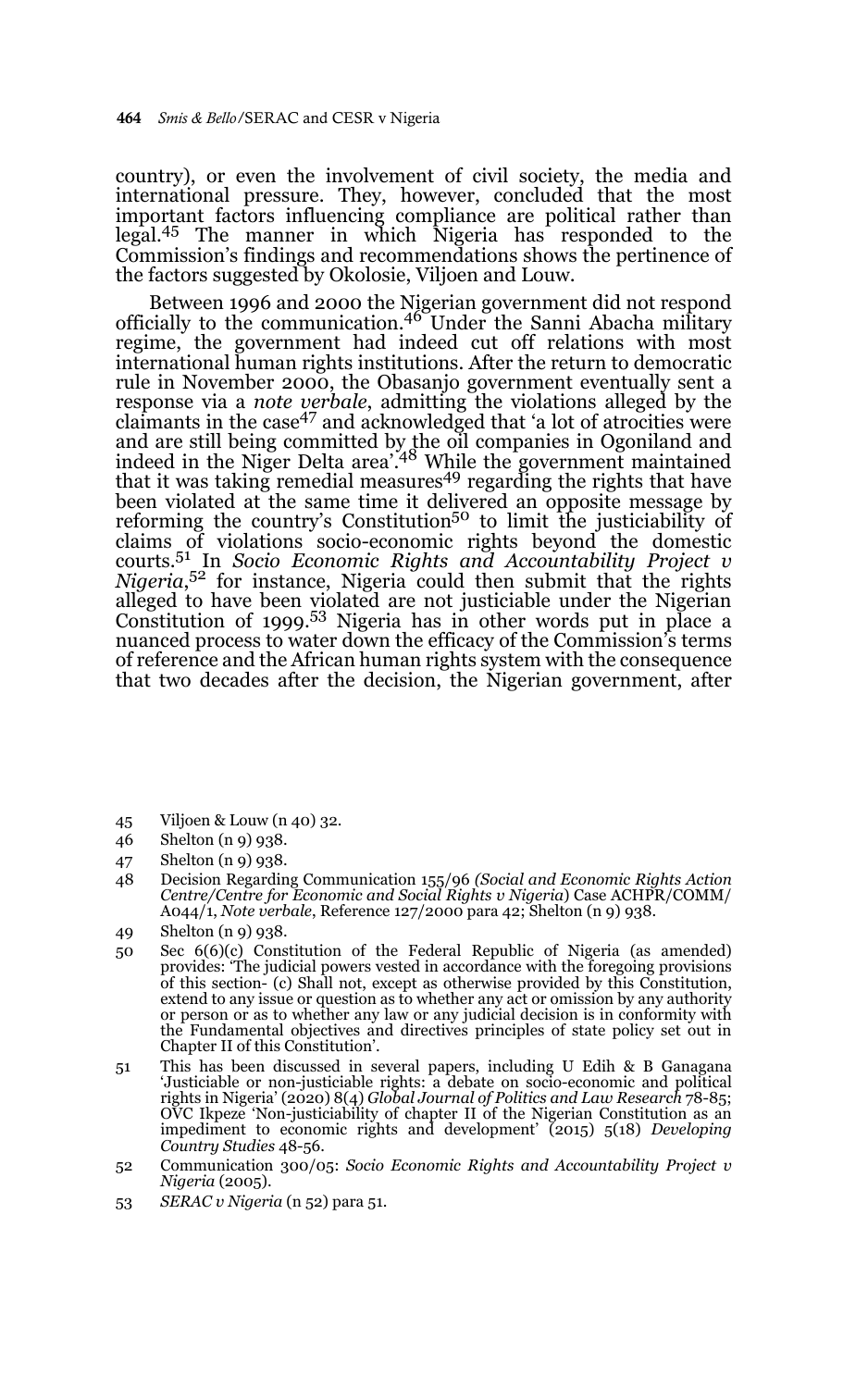repeated calls for the implementation of the Commission's recommendations, has to a great extend remained deaf54 or at best has paid lip service to the decision. Some of the numerous appeals to successive Nigerian governments testify this. For example, on 12 April 2005, during an oral submission to the UN Commission on Human Rights, an Ogoni representative complaint that, years after the Commission's decision, the Nigerian government continued to disregard the decision and failed to institute a comprehensive action plan for the remediation of Ogoniland and the Niger Delta region in general.55 For him, it became necessary to 'further petition the African Commission to refer the Ogoni decision for certification by the newly established African Court on Human and People's Rights'.<sup>56</sup> It is also instructive to invoke the UN Environment Programme's (UNEP) assessment of Ogoniland in 2011 which concluded with similar recommendations to those of the African Commission.57 It is revealing that by 2014, more than a decade after the *Ogoni* case, the Centre for Economic and Social Rights, one of the original plaintiffs in the action before the African Commission, claimed that there had not been any action on the part of Nigeria.<sup>58</sup> Contrasting with these appeals in its 2015 Concluding Observations and Recommendations on the 5th Periodic Report of the Federal Republic of Nigeria on the Implementation of the African Charter on Human and Peoples' Rights, the African Commission acknowledged the significant steps that were taken by the government of Nigeria to promote and protect human rights in general and in particular 'commended Nigeria's interventions in the Niger Delta Region, in order to fulfil its human rights obligations vis-à-vis the people living in that part of the country who have specific needs due to the oil exploitation and conflicts'.59 At the same time it remained concerned about the 'allegations of lack of an acceptable level of transparency in the exploitation of natural resources such as oil, and lack of respect for environmental standards'.<sup>60</sup>

- 54 See UNPO 'Ogoni representative calls for human rights implementation in Delta region' (12 April 2005) https://www.unpo.org/article/2311 (accessed 7 February 2022).
- 55 UNPO 'Ogoni representative calls for human rights implementation in delta region - Transcript of the oral statement delivered by the anti-racism information service before the 61st Session of the UN Commission on Human Rights oral submission by Mr Legborsi Saro Pyagbara' (12 April 2005) Anti-racism information service http://www.unpo.org/article/2311 (accessed 10 May 2021).
- 56 FC Morka '*The Social and Economic Rights Action Centre and the Centre for Economic and Social Rights v Nigeria* – matters arising' (2005) http:// www.crin.org/docs/FileManager/felix.doc accessed 10 May 2021).
- 57 UNEP (2011) *Environmental assessment of Ogoniland* (2011).
- 58 ESCR-Net (2014) *'Update: Social and Economic Rights Action Centre & the Centre for Economic and Social Rights v Nigeria* (Communication 155/96)' (2004) International Network for Economic, Social & Cultural Rights https:// www.escr-net.org/caselaw/2006/social-and-economic-rights-action-center-cen ter-economic-and-social-rights-v-nigeria (accessed 7 February 2022).
- 59 African Commission on Human and Peoples' Right 'Concluding observations and recommendations on the 5th periodic report of the Federal Republic of Nigeria on the implementation of the African Charter on Human and Peoples' Rights (2011- 2014)' para 51.
- 60 Concluding Observations (n 60) para 84.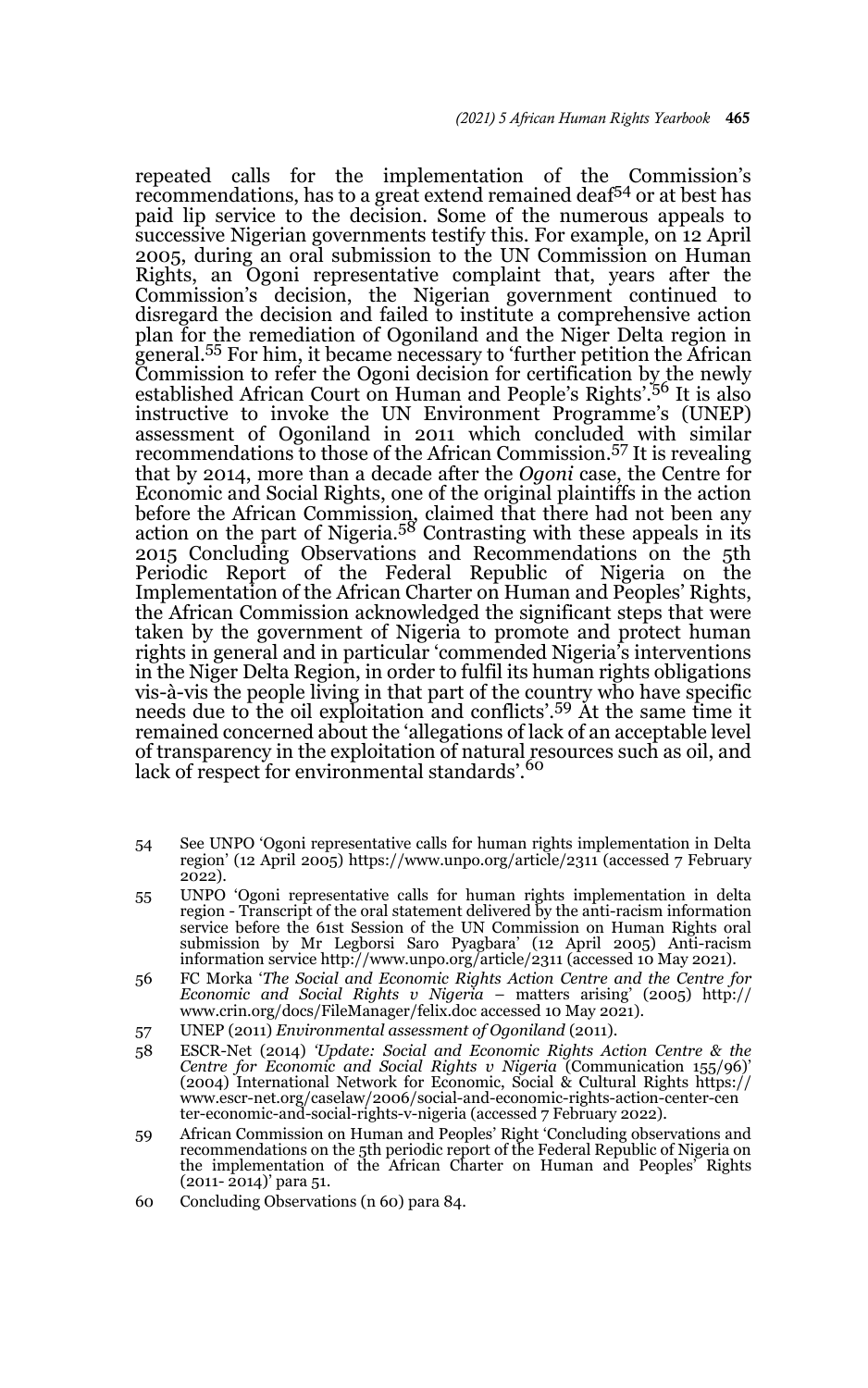The Nigerian government maintains today that it has started to unroll a process of remediation of Ogoniland devastated by oil spills and for that purpose often invokes its Hydrocarbon Pollution Remediation Project (HYPREP).<sup>61</sup> However, that exercise ameliorating the human and environmental rights of the inhabitants of the region, has in reality little bearing with the African Commission's recommendations but more with the involvement of UNEP. When it inspected Ogoniland in 2011, UNEP evidenced high scales of contamination of water in the creeks, coastal and mangrove vegetation and therefore recommended immediate remediation of the damage observed.<sup>62</sup> UNEP's recommendations lead to the establishment of HYPREP as a unit of the Ministry of Petroleum Resources in 2016. This was followed by a 1 billion US Dollar clean-up and restoration program of Ogoniland, set in motion in August 2017.<sup>63</sup> By 2018, HYPREP had embarked on the construction of an Integrated<br>Contaminated Soil Management Centre in Bori New City.<sup>64</sup> It also claimed that it successfully completed clean-up work on five out of the 21 polluted sites it started in January 2019.<sup>65</sup> While these remain small steps, they admittedly contributed to set in motion a process that eventually might lead to the realisation of some of the Commission's recommendations. In terms of monitoring, several NGOs and civil society organisations (including Stakeholder Democracy Network and the Centre for Environment, Human Rights and Development)<sup>66</sup> have also teamed up to build the capacity of civil society (as well as the government) to carry out an effective, independent assessment of the Ogoniland clean-up, create a database of technical samples and other data from impacted communities and document and analyse the progress made.<sup>67</sup> This might also have a bearing on the recommendations made by the African Commission. However, there have been claims and counterclaims about the issues of lack of transparency on the part of HYPREP.<sup>68</sup>

Given the uncertainties and conflict among the bodies tasked with the remediation process, the conclusion we draw is that the reality of achieving

61 HYREP 'Remediation works: Report of HYPREP activities in the month of March 2021' https://hyprep.gov.ng/remediation-work (accessed 7 February 2022).

63 UNEP 'Nigeria launches \$1 billion Ogoniland clean-up and restoration programme' (7 Aug 2017), https://www.unep.org/news-and-stories/story/ nigeria-launches-1-billion-ogoniland-clean-and-restoration-programme (accessed 7 February 2022).

- 65 D Iheamnachor 'Ogoni clean up: HYPREP, ERA disagree over remediation on 5 Sites' (10 August 2020) *Vanguard* https://www.vanguardngr.com/2020/08/ ogoni-clean-up-hyprep-era-disagree-over-remediation-on-5-sites/ (accessed 7 February 2022).
- 66 Stakeholders democracy network 'Monitoring the Ogoni clean-up, 2020-2025' (2019) https://www.stakeholderdemocracy.org/projects/monitoring-the-ogonioil-spill-clean-up-niger-delta/(accessed 7 February 2022).
- 67 Democracy network (n 66).
- 68 For instance, Environmental Rights Action Nigeria (ERA) has disputed HYPREP's project coordinator, Dr Marvin Dekil's claims that it had completed the cleanup of the five sites cited above and was 'waiting for internal and external verification of samples collected from the said sites, as well as the final results from statutory environmental regulatory bodies in the country'. ERA's executive director, Dr Uyi Ojo, alleged that the sites claimed to have been cleaned by HYPREP were done

<sup>62</sup> UNEP (n 57).

<sup>64</sup> UNEP (n 63).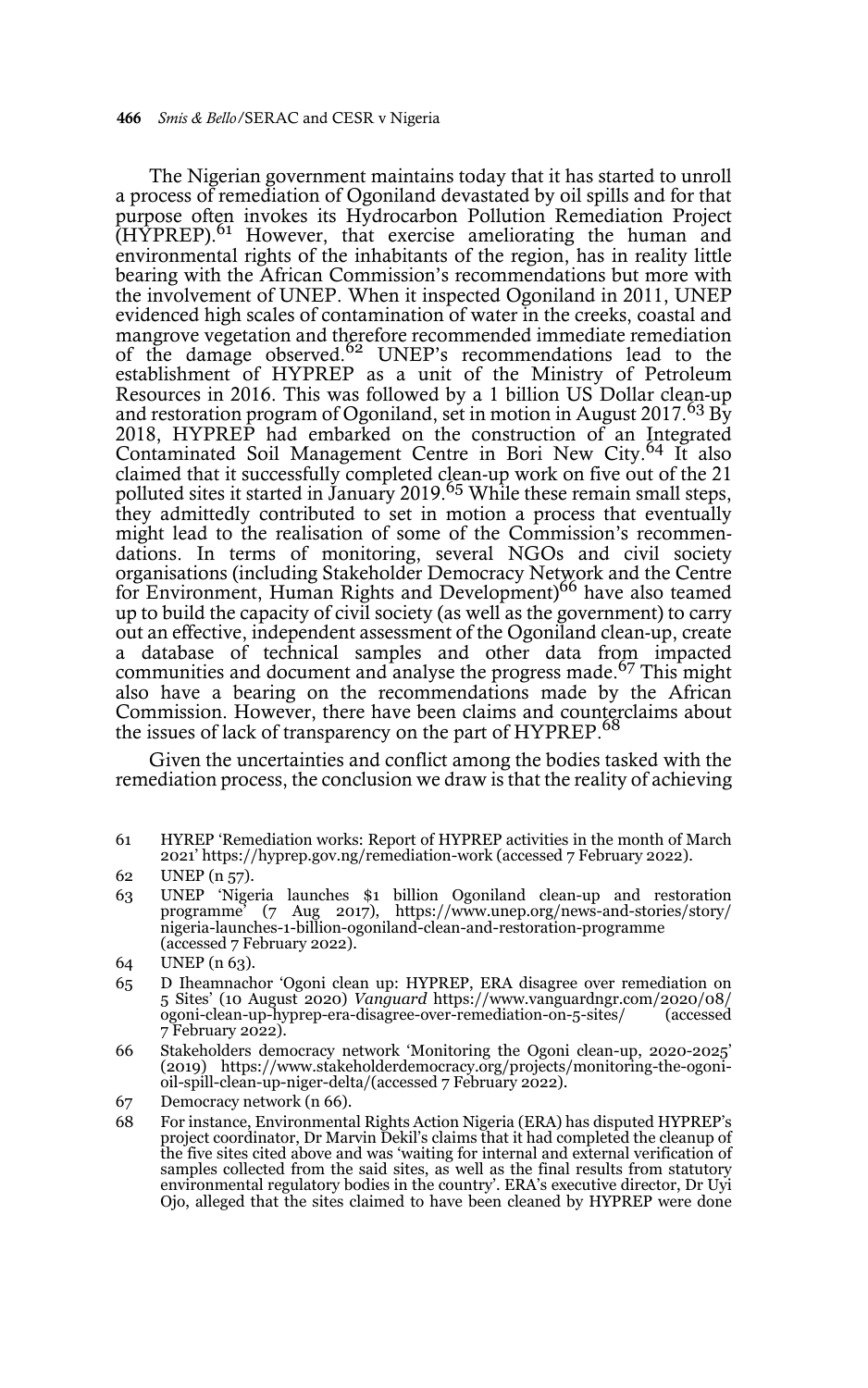the remediation of Ogoniland, and the rest of the Niger Delta, is very meagre. This probably explains the reasons for the plethora of recent private and local community litigation against Shell and other oil multinationals in their home jurisdictions in Europe and the USA. Good illustrations are the recent landmark decisions in *Okpabi and others v Royal Dutch Shell Plc and another* (*Okpabi v Shell)* and *Four Nigerian Farmers and Milieudefensie v Nigeria (Four Nigerian Farmers v Nigeria)*. In *Okpabi v Shell* 40 000 inhabitants of the Niger Delta region initiated court proceedings in the United Kingdom against Royal Dutch Shell (RDS) and one of its Nigerian subsidiaries Shell Petroleum Development Company of Nigeria Ltd (SPDC) alleging that pollution linked to oil exploitation by SPDC caused extreme environmental damage to the region affecting their drinking water, fishing grounds and agricultural lands. According to the claimants, RDS is directly responsible for the damage caused by its subsidiary because RDS' duty of care had been breached as it failed to prevent or remedy the extensive damage encountered by the claimants and exerted significant control over SPDC and its operations. The case is not yet in its merits phase but an important step has nevertheless been taken on the issue of jurisdiction with the consequence that the British courts can now hear the case. In a unanimous decision on 12 February 2021, the Supreme Court of the UK reversed the earlier decision of the Court of Appeal and basing itself on the recent *Vedanta Resources Plc & another v Lungowe and others*<sup>69</sup> case concluded that on the basis of the degree of control and de facto management, the parent company owed a duty of care to the claimant Nigerian citizens in respect of alleged environmental damage and human rights abuses by Shell's Nigerian subsidiary.70 *Four Nigerian Farmers v Nigeria* is quite similar to Okpabi for the facts are related but also the Dutch judges borrowed heavily from their British counterparts in order to apply the common law principles, the duty of care. This time, it was four farmers who, confronted with oil-spillage in their villages in the Niger Delta and who decided to circumvent the Nigerian judiciary, used Dutch courts to proceed against RDS and SPDC. In a historic judgment pronounced on 29 January 2021, The Hague Court of Appeals decided for the first time that a parent company is liable for breach of the duty of care regarding abuses committed abroad by its foreign subsidiary company.<sup>71</sup> As Tiruneh has observed, applicants can now 'circumvent the principle of limited liability and claim redress from parent companies'.<sup>72</sup>

Thus while Nigeria's responses to the findings and recommendations of the African Commission are far from satisfactory,

below set standards and had no certification from NOSDRA. On his part, Nyesom Wike, the Governor of the host state, accused the federal government of not engaging with the remediation program with sincerity of purpose; rather it has been carried out only when it is politically expedient for the federal government.

69 *Vedanta Resources PLC and another v Lungowe and others* [2019] UKSC 20.

70 *Okpabi v Royal Dutch Shell Plc* [2021] UKSC 3.

<sup>71</sup> *Four Nigerian Farmers and Milieudefensie v Shell* ECLI:NL: GHDHA:2021:132.

<sup>72</sup> W Tiruneh 'Holding the parent company liable for human rights abuses committed abroad: the case of the *four Nigerian farmers and milieudefensie v Shell'* (19 February 2021) *EJIL Talk* http://ejiltalk.org/holding-the-parentcompany-liable-for-human-rights-abuses-committed-abroad-the-case-of-thefour-nigerian-farmers-and-milieudefensie-v-shell/(accessed 7 February 2022).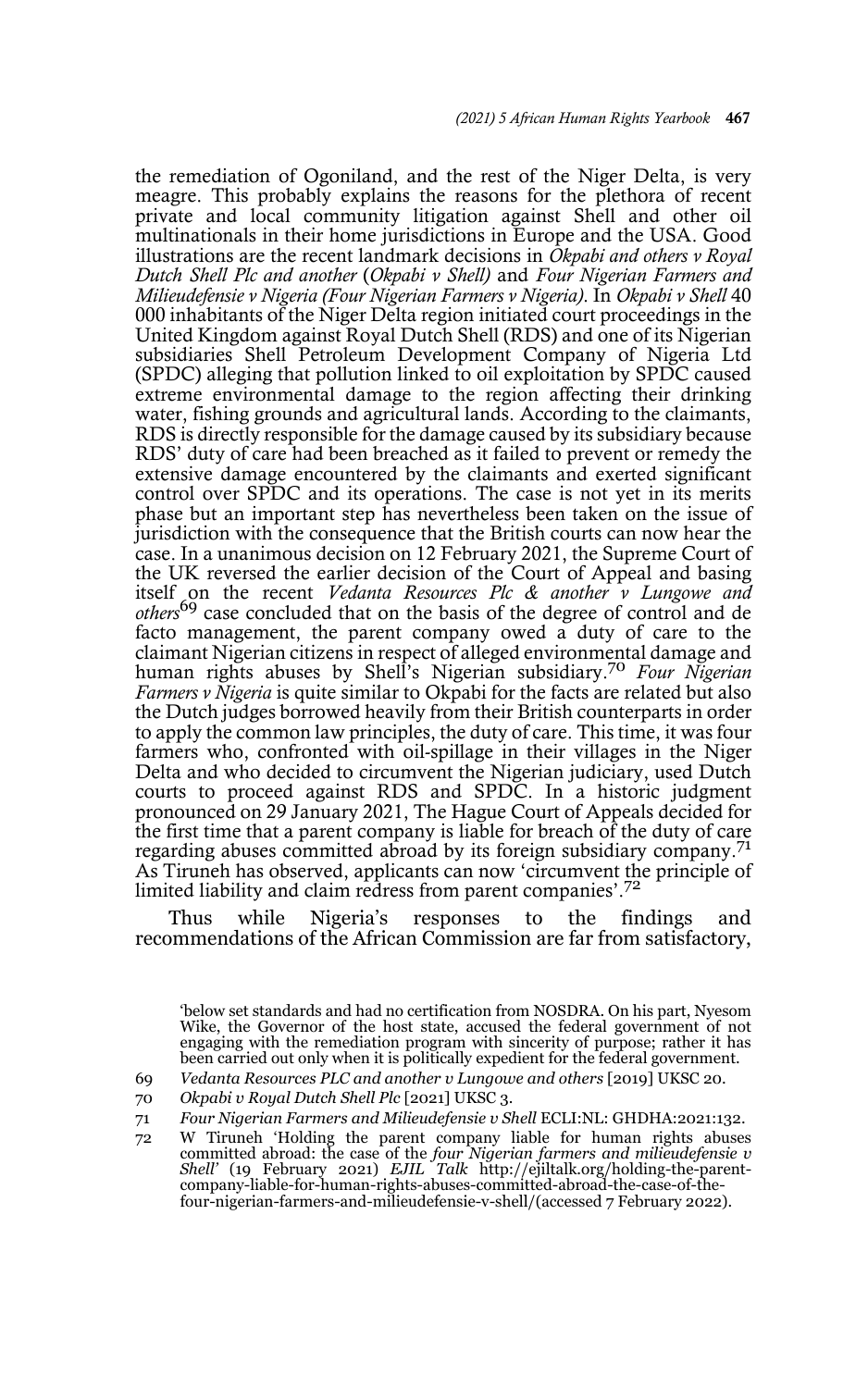new strategies are being developed by the local communities in the Niger Delta to respond to the continued violations of their basic rights by trying to pierce the corporate veil. This strategy will likely set new beacons in the litigation against oil multinationals and might at the long run even be more efficient in addressing the African Commission's recommendations than the way it is provided in the Commission's rules of procedure.

## **4 NARRATING DATA: VOICES OF ANGUISH FROM THE DELTA**

While the euphoria after the decision of the African Commission has transformed into frustration for human rights advocates and alternatives had to be found for the Nigerian justice system, it has also brought disillusionment to the local communities in Ogoniland and the entire Niger Delta who have seen no change in their situation after all these years. Through the narrative inquiry methodology, we have tried to give the communities in Ogoniland and other parts of the Niger Delta a voice. The information was collected during field research undertaken in 2018-2019. Some of the collected material is accompanied by field research notes contextualising the interventions.

**9:00am 13 June 2019: Ogoniland –** We had been in Ogoniland Rivers State for over one week, surveying the level of environmental degradation in the hotbeds of oil spill communities of Bomu, Korokoro and Bodo. The villages were lined with dilapidated buildings used as homes for the dwellers, although a few modern structures interrupt the shanty-looking horizons. The coastal waters were jet black and glistening from the previous spill from the oil companies' oil wellheads around all the creeks. But on this day, we approached and spoke to a group of local fishermen who were about to embark on a probably futile journey to fish in the Atlantic Ocean. This is because the common knowledge among the villagers is that the many oil spills over the last thirty-five years across the Ogoni waters and coast have literally wiped out the marine life. Already used to the stream of researchers and investigators coming to verify the level of damage, Mr G, a semi-literate young man, said the following:

It seems we are still suffering from the actions of our main son and leader Ken Saro Wiwa who spoke to the world about the activities of Shell in our land. If not so, why has the government, during the time of Abdusalam Abubakar, Obasanjo, Yar'Adua, even our or clansman, Goodluck Jonathan, and now Muhammad Buhari, not come to help us. We know a big court has told them to come and repair our land, houses and give us money and jobs. But since, we 'never see anything'. The worse thing is that the oil still spills into our waters every day, as you must have read or heard about Bodo which made the community take Shell to court. We cannot find fish anymore.

At this point, a young man heading toward a sturdier boat with three others, Mr Tee, interjected in pidgin English as follows:

*We don tell you to forget the fish, dem don die finish from oil. Una just dey waste* una time. Come do sand job for inside water you no wan gree. This government no<br>go ever do anything for us, na so we go do till we pai (You are just wasting your<br>time going into the deep waters to fish; we have told you re fishing in the waters as oil spills have wiped out the fish stock in our waters. We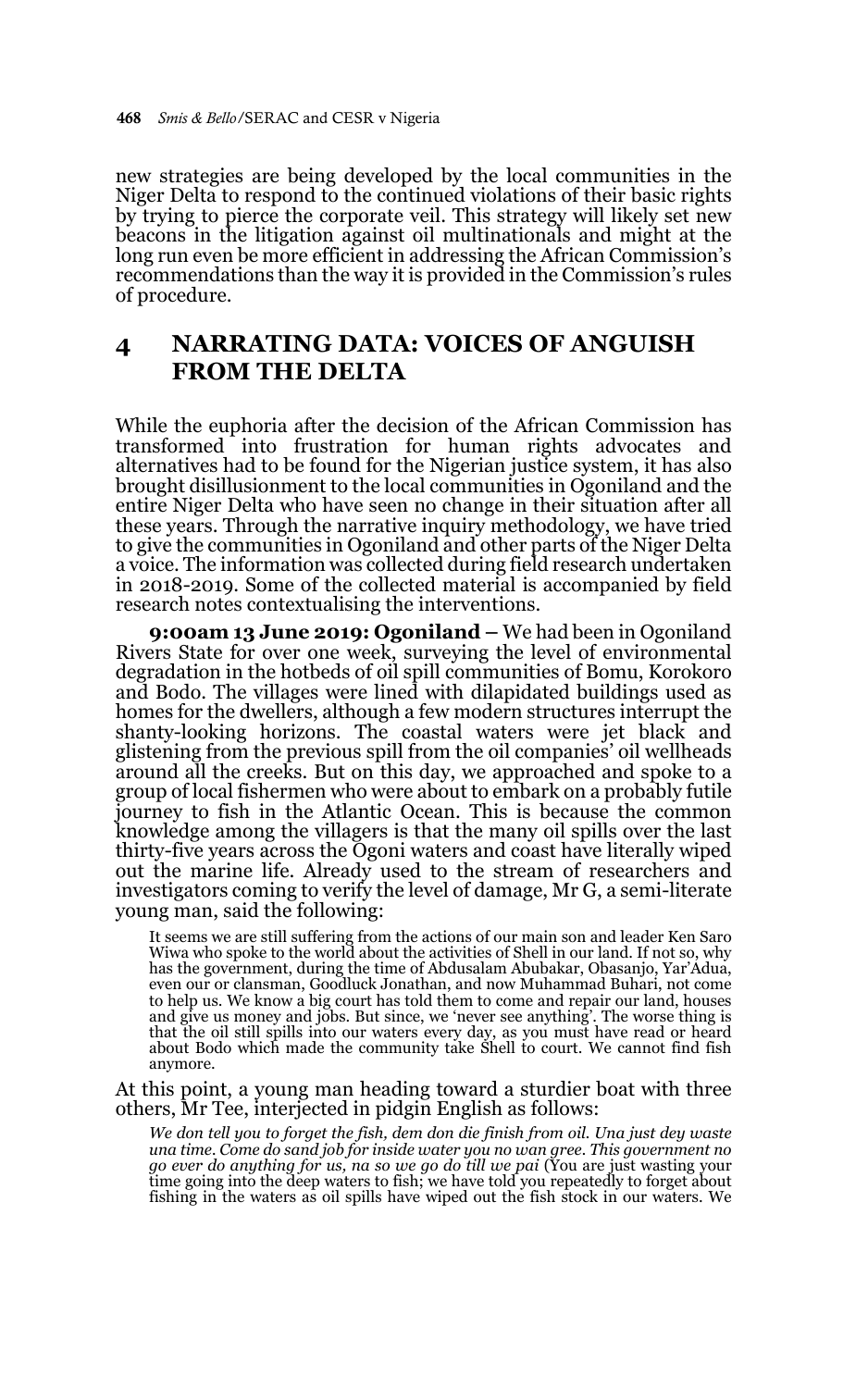have told you to come join us in our new trade of sand dredging from the depth of the waters to sell to builders, but you are reluctant. This government will never do anything to alleviate our predicament till we all die).

What we gathered from the young man was that the main means of survival for many young men in Ogoniland and across the Niger Delta, who are not inclined to engage in militancy and oil bunkering is sand digging from the oil-ravaged waters. As we eventually saw them from the shore, two of the young men would dive into the water with buckets and soon emerge with the other two on the boat pouring the sand into the belly of the boat to be transported and sold to builders waiting at the shores. Across the creeks, this was the similar pattern of lived experiences that unfold every day.

**9:00am 2 July 2019: Warri South Delta State –** Arriving in the Ijaw parts of the Delta in early July, our observations took us through Egwa I, Egwa II and Jones Creek, all creek villages located in Warri South Local Government Area of Delta State. At this time, there was no expectation of a significant difference in the level of degradation we anticipated to find. Instead, it ran deeper into the mangroves which line the edges of the coastal waters. The remarkable thing common to these three communities is the absence of hospitals or health centres, neither is there electricity (everyone lives on power generators), and pipe-borne water. Drinkable water (sachets and bottles) is brought by boat from Warri to be sold to the community. More bizarrely for oilbearing and wealth-making communities is the total disconnection from the rest of the world in terms of mobile telecommunication, and this in the twenty-first century! It is only at Jones Creek that the youths have managed to contribute towards purchasing a 'receiver'. Yet to be able to receive or make a call, you would have to come from your house to sit under the receiver to get any sort of signal. At Egwa II, there was an eerie silence and inactivity on the Tuesday morning we arrived, just like a ghost community. The edges of the community have loose wooden structures serving as their bathrooms and toilets. Youths hung around idly, the women of the village tending to their paltry merchandise and children. However, an octogenarian man, who claimed to have worked for one of the oil multinationals, welcomed us warmly and was eager to share the community's story of displacement and dispossession. Pointing in the direction of the oil wellhead and pipeline along the sandy coast, Pa Gbe, as we tag him narrated:

The oil company that operates here in Egwa II first arrived in 1968. I was lucky to be picked to work to get a job at Port Harcourt in 1970 with the company and have been retired since 1990. When they came, we had our homes, shrines, and market very close to the shore. But we were told to pack our belongings as the government needed the land for big projects. We had to move deeper into the land and all our ancestral history was destroyed. No one would listen to us then. And even now, how many people have heard about Egwa II? Everybody talks about the Ogoniland but we have seen worse. There are two wellheads close to us here that have been disused since 1998 but oil still leaks into our waters from them.

At Jones Creek, we were treated to probably the most glaring life contrasts we witnessed. On one side of the creek is the location of an oil platform with all the modern amenities provided for the staff workers. However, the jetties to the village side are thick and dark with oil residues. Yet, it is from here that the local community gets the water to bath and cook. In our interaction with the community's youth leader,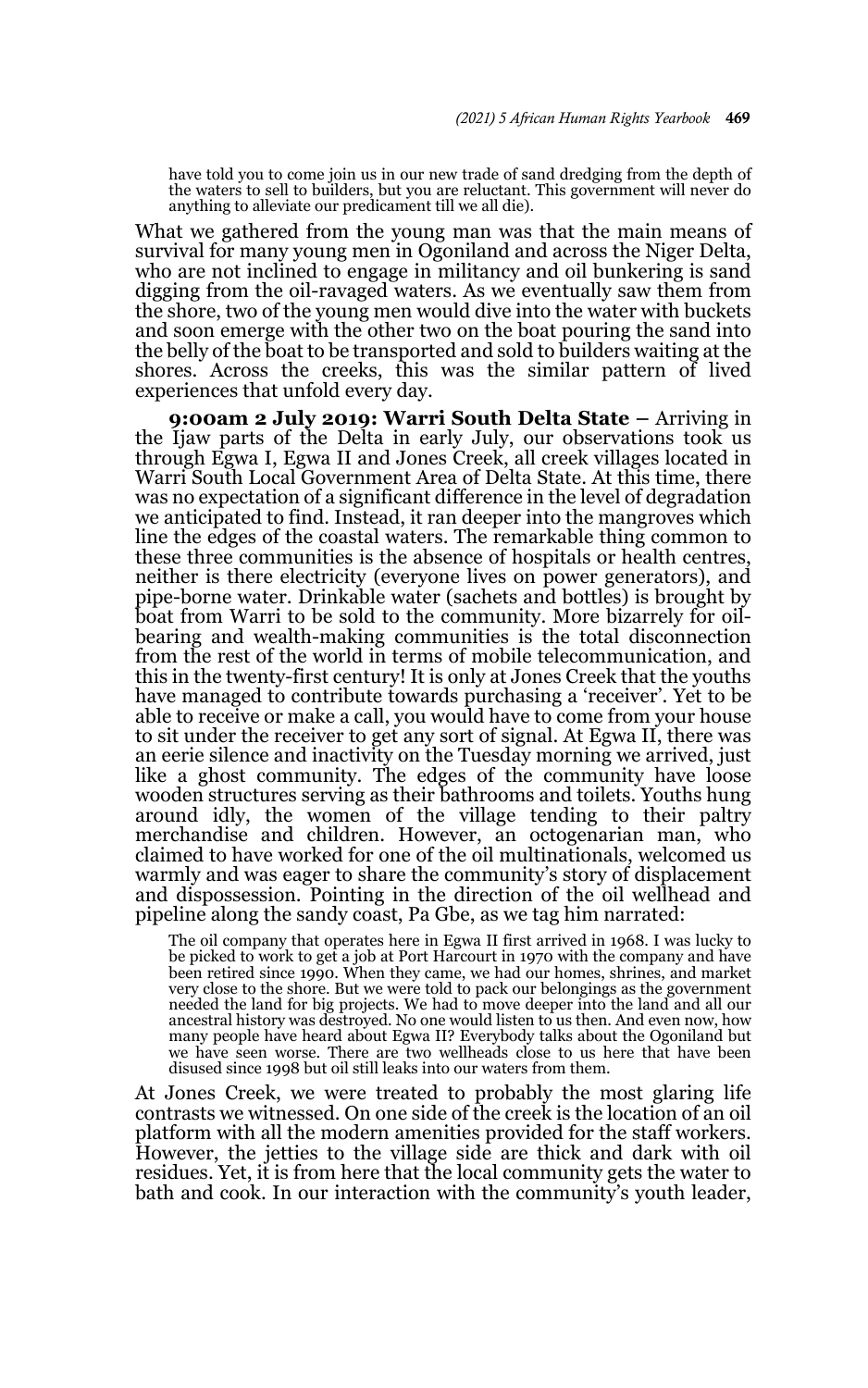#### simply called Pastor, we discovered a new dimension to the complexities of the human and environmental violations we read about every day regarding the Niger Delta. As he narrated:

We are happy you are here to see how go through our days and night in total submission to the wishes of Chevron and Shell who control the oilwells in our areas. As you can see, we live bare life here, yet, the barrels of oil moved by foreign ships from our backyards are enough to feed other countries. Our mothers suffer; the boys and girls have no access to quality education; we all live in poverty. But we must not blame the oil companies alone. The federal and state governments have never done anything to develop our community. So, if our own leaders abandon us, why would the oil companies care?

#### The youth leader then suddenly put a twist to his narrative, saying:

And even our so-called community leaders who negotiate with the oil companies, we have found out, have been making our case worse because of their corruption. They take money from the oil companies with the promise to execute projects for us, but we see nothing. Five weeks ago, our mothers and women took matters into their hands by protesting naked across on the premises of Chevron facility whose Community Liaison Officer promised to address our lack of electricity. The CDC (Community Development Committee) went behind to negotiate after the protest but since nothing has been done. We have been made to understand that the Committee has been given money to commence the project but all we know is that most of the members have recently acquired new cars in Warri where they mostly live.

Going back to the allegation of corruption of community leaders, we took this seriously and decided to get responses from the leaders to whom we were directed. However, they refused to meet us to answer the allegations. The conclusions we reached was that there must be a truism to the allegations. Thus, the violation of the human and environmental rights of the communities of the Niger Delta must be seen holistically as a 'collusion' by all the powerful stakeholders in the Nigerian oil and gas industry.

By presenting our data through the narratives of the local oil communities, we have given the marginalised voices in the Niger Delta a higher value through a kind of empiricism Deleuze sees as 'transcendental', creating with 'intensity', a difference in the perception of effects of their daily lived experience.73 Hearing the inhabitants of Ogoniland and the larger Niger Delta speaking shows that not much has changed for the last decades. They are still facing the effects of extreme environmental degradation caused by oil exploitation and the responses proposed by the Nigerian authorities to initiate more human rights-friendly ways to run the industry have not been sufficiently effective to make a difference on the ground. To further validate these realities and to show the extent of the state's non-compliance with the Commission's recommendations, one could highlight some cases of oil spills in the Niger Delta reported by NGOs and the international media. The community of Bodo near the island of Bonny (Ogoniland), hosts a Shell export terminal and a liquified natural gas facility. Between 2008 and 2009, several leaks from the feeder pipelines to the terminal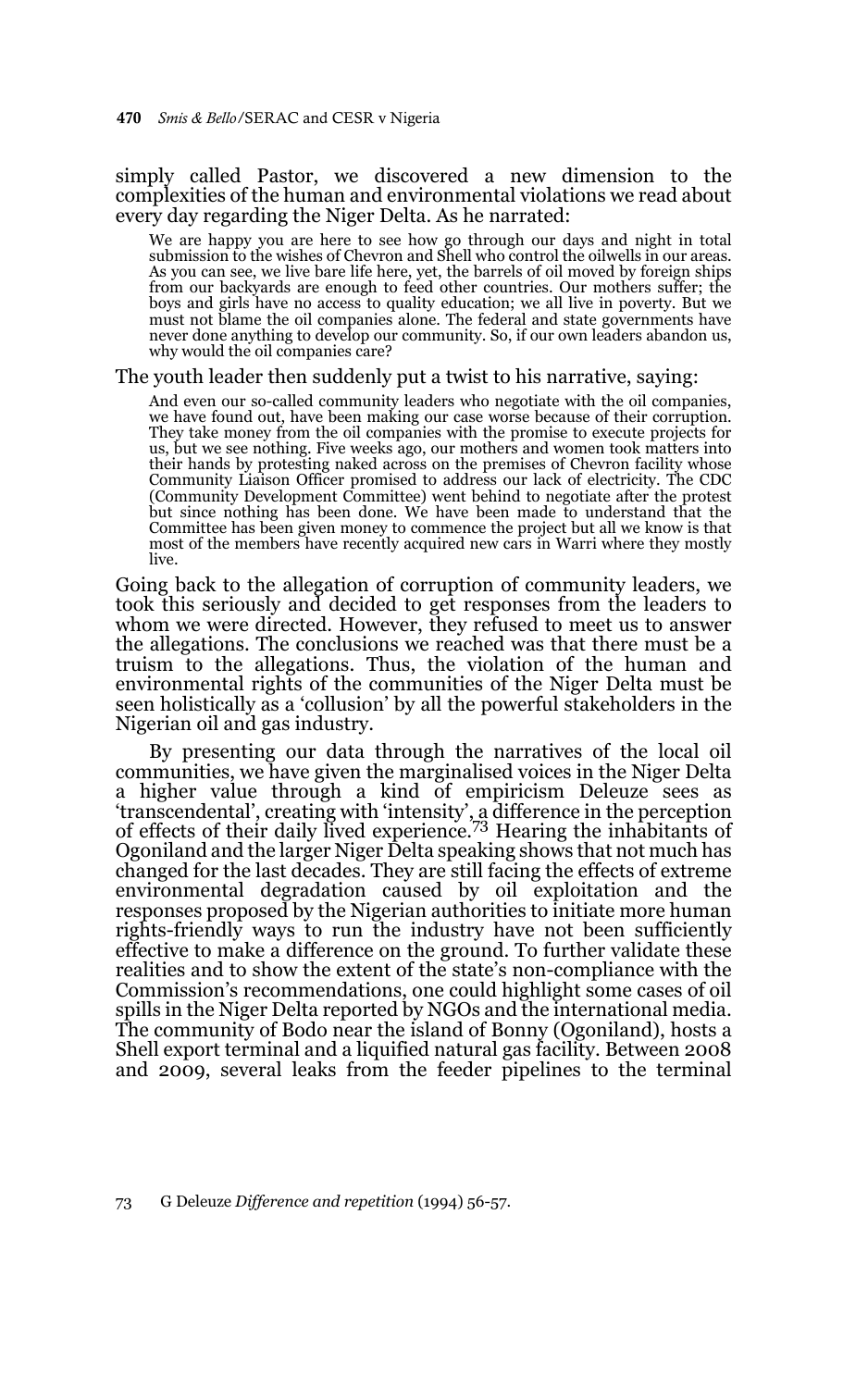devastated the creek community.74 According to Environmental Rights Action, the last large leak late in 2009 has made local people continue, and we confirmed this during our trip in 2019, to contending with the consequences with the restoration of the natural environment.<sup>75</sup> Fishermen can barely find any fish fit for consumption and the mangrove forests where many fish and crustaceans had been caught traditionally have been burnt off in previous leaks.76 Another report states that in the early morning of 4 June 2011, at a Shell-controlled collecting station near the village of Ikarama, a 'fountain of oil' began spouting into the river flowing into the creek. Although Shell technicians quickly succeeded in solving the problem, the cause of the accident was never investigated by Shell.<sup>77</sup> On  $15$  August 2011, in the same locality, a leak developed from a pipeline to an oil well with a local security guard promptly informing Shell.<sup>78</sup> However, a joint investigation visit required by law was not carried out and the village community 'only found out something was going on when Shell personnel were seen leaving in an all-terrain vehicle after inspecting the leak'.79 The last highlighted case is the massive Shell Bonga Spill of 20 December 2011, emanating from a Shell facility near Bonga village. Approximately 40,000 barrels of crude oil spilled into the Atlantic Ocean affecting the fishermen 'whose source of livelihood is the ocean waters'.<sup>80</sup> Although the Nigerian agency responsible for oil spill response, the National Oil Spill Detection and Response Agency (NOSDRA) took swift action by ordering the fishermen out of the waters, the effect was to suspend the fishermen's activities $81$  and livelihood. It caused hardship and 'loss of income for about 30,000 fishermen across five states of the Niger Delta'.<sup>82</sup>

The daily life of the local oil community dwellers shows a radical shift from the normal understandings of the rule of law,<sup>83</sup> human rights

- 74 Environmental Rights Action 'Shell's oil leaks in Nigeria continue' (2011) Environmental Rights Action/Milieudefensie, January 2011 Action http://<br>www.eraction.org. See also Amnesty International 'Nigeria: Hundreds of oil spills<br>continue to blight Niger Delta' https://www.amnesty.org/en/latest/ne 03/hundreds-of-oil-spills-continue-to-blight-niger-delta/ and Deutsche Welle 'Oil spills keep devastating Niger Delta' http://www.dw.com/en/oil-spills-keepdevastating-niger-delta/a-18327732 (accessed 7 February 2022).
- 75 Environmental Rights Action (n 74).
- 76 Environmental Rights Action (n 74).
- 77 Environmental Rights Action (n 74).
- 78 Environmental Rights Action (n 74).
- 79 Environmental Rights Action (n 74).
- 80 UN Human Rights Council 'Cases of environmental human rights violations by Shell in Nigeria's Niger Delta' joint written statement submitted by the Europe-Third World Centre (CETIM) and Environmental Rights Action/Friends of the Earth Nigeria (ERA/FoEN) A/HRC/26/NGO/100 (26 May 2014) https:// www.cetim.ch/cases-of-environmental-human-rights-violations-by-shell-innigeria%E2%80%99s-niger-delta/ (accessed 7 February 2022).
- 81 UN Human Rights Council (n 80).
- 82 UN Human Rights Council (n 80).
- 83 LM Coleman 'Rights in a state of exception: The deadly colonial ethics of voluntary corporate responsibility for human rights' (2018) 8(6) *Oñati Sociolegal Series* 879.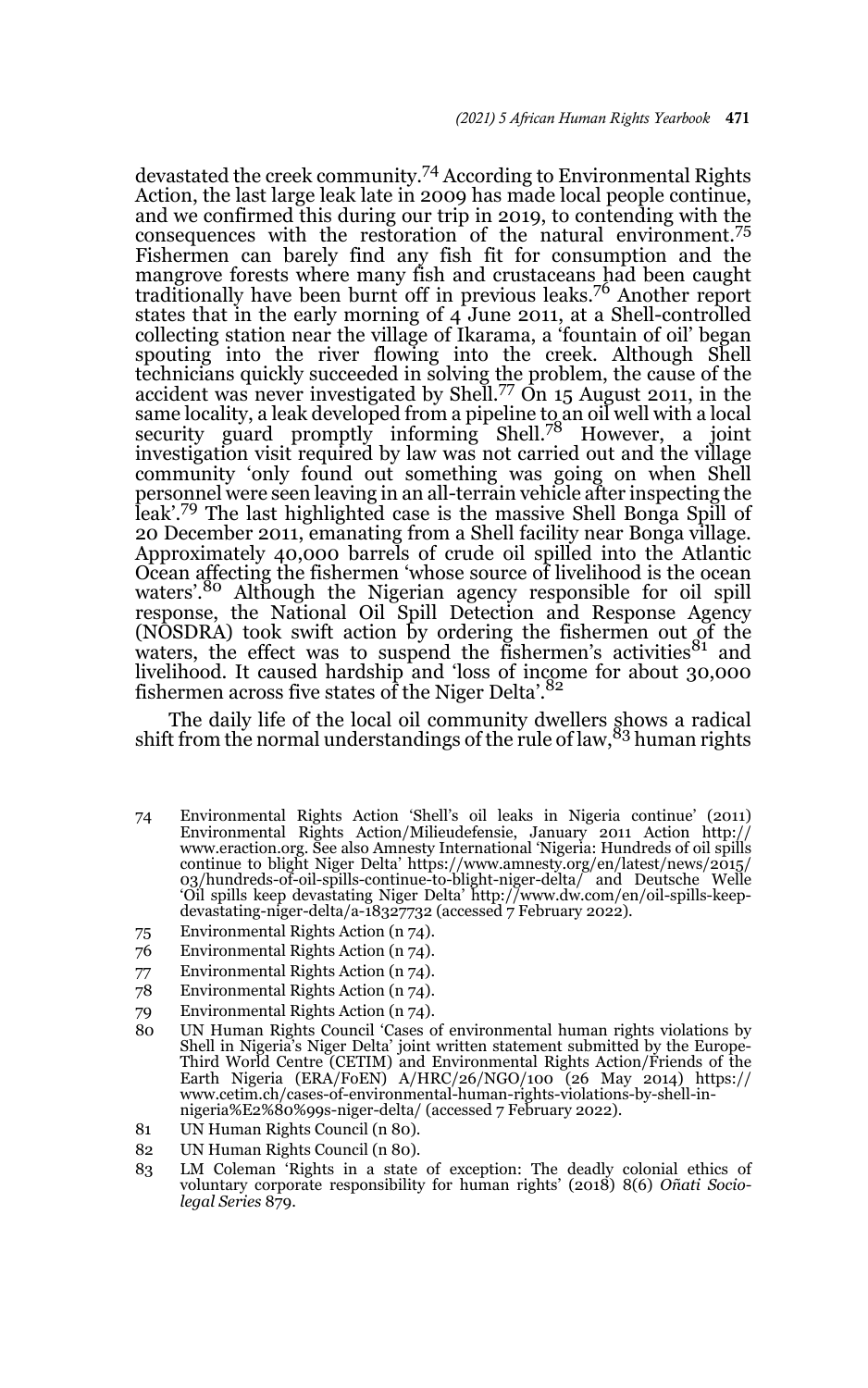and of democracy. On the one hand, the state and the oil multinationals have assumed a position of total domination of the communities' life. Yet on the other hand, militant activities on the part of disaffected youths have taken the law into their own hands by brazenly blowing up oil pipelines, setting up illegal refineries through oil bunkering, and also contributing to the violations of the people's and environmental rights. Also, significantly, the spectacle of kidnapping of expatriates for ransom, sometimes resulting in the killing of these expats has continued to portray the oil communities as those of 'environmental terrorists'.84 That arguably accounts for why today, a majority of the creeks hosting oil facilities are heavily militarised. What we can draw from these dynamics is that the oil communities have been forced into living in an Agamben-like state of exception. However, in this case, the Nigerian state through the regulation of the oil environment, prioritised by the petro-dollar, has made the rule of law to operate between a 'paradoxical threshold' of legality and exception, by authorising 'deadly economic policies that are – from the perspective of formally recognised rights – illegal'.<sup>85</sup> As a 'society of spectacle', therefore, capital logic has abstracted all commodities into 'a kind of representation, and what people consume is not commodity itself, but its representation relationship a value system.<sup>86</sup> This value system shows in the region's social power relations, mediated by images of 'oppression and inequality in reality and nonparticipation and nondialogicality'87 of the oil community as important strategies of control.

# **5 CONCLUSIONS: LOOKING INTO THE FUTURE FOR THE NIGER DELTA**

The inability of the African Commission to fully enforce its recommendations in the cases it has adjudicated often hampers the full enjoyment of individual and people's rights which constantly are being sacrificed by state parties who, interestingly, subscribe to the African Charter. It is not different with the inhabitants of Ogoniland who despite the Commission's findings and recommendations two decades ago continue to face the dire effects of environmental degradation in the Niger Delta. The recommendations requested that violence against the Ogoni people should be investigated and stopped not to forget that the Ogoni victims should be compensated for the human rights violation they had encountered. The whole approach to oil extraction should also be revised and made more human rights friendly so that safe operations should be guaranteed more specifically through the introduction of

<sup>84</sup> A Zalik 'The Niger Delta: "Petro violence" and partnership development' (2004) 31(101) *Review of African Political Economy* 401.

<sup>85</sup> Coleman (n 83).

<sup>86</sup> Z Haibo 'The critique of society of spectacle and production of urban space' (2008) *International Symposium in Developing Economies: Commonalities Among Diversities* 620 http://www.irbnet.de/daten/iconda/CIB18169.pdf (accessed 7 February 2022).

<sup>87</sup> Haibo (n 86).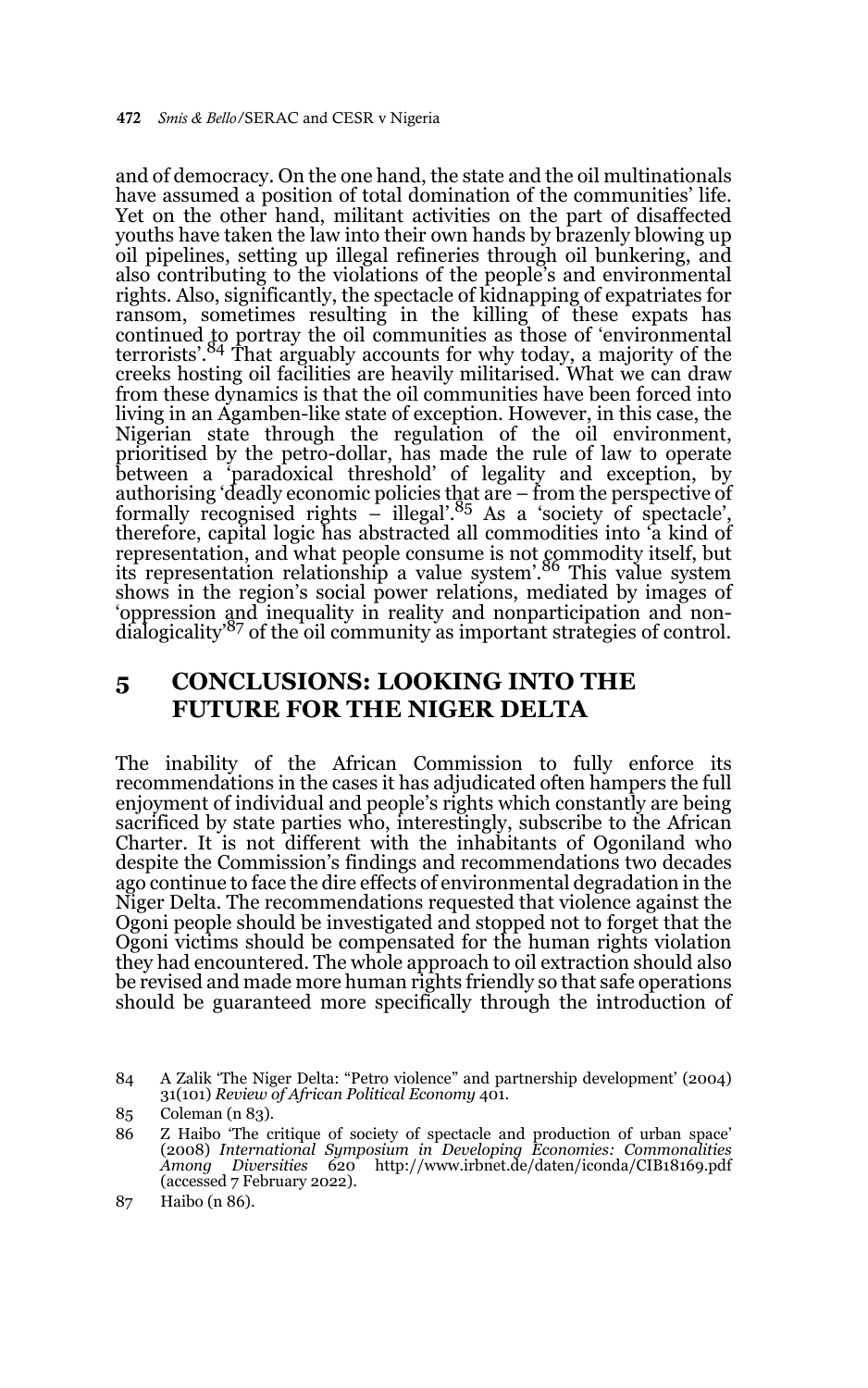environmental and social impact assessments and the creation of independent oversight bodies but also give a voice to the affected communities in the decision making with regard to oil operations. While some small steps have been made addressing the recommendations, the voices emerging from the affected communities prove that twenty years after the Commission's pronouncement little has changed for the local communities. The Ogoni are to a great extent still facing the same human rights violations today for which Social and Economic Rights Action Centre and the Centre for Economic and Social Rights petitioned the African Commission in 1996.

All involved stakeholders in the *Ogoni* case could play a role in addressing the situation. Now that it works in tandem with the African Court on Human and Peoples' Rights, it is time that the African Commission took advantage of the Court's important procedural route to enforce state compliance in cases of evidenced and established violations and non-compliance with prior Commission's violations and non-compliance with prior Commission's<br>recommendations.<sup>88</sup>

On the state's part, our suggestion is for Nigeria to go back, regardless of the current HYPREP exercise, to the African Commission's recommendations and put in process, more concrete measures to implement them. This is not just to ensure that the Ogoniland and the wider Niger Delta environment that has been severally devastated is remediated; it must do so with a strong political will and transparency. Alongside this, we align with Jaja and Obuah's suggestion of the institutionalisation of independent mechanisms for monitoring the performance of oil companies regarding their compliance with international human rights and environmental standards and contribution to developing the communities in the Niger Delta.<sup>89</sup>

Civil society organisations and NGOs also have a role to play to initiate new cases before the African Commission. However, in addition to these, we suggest that they push for automatic access to the African Court, instead of relying on the indirect access status they are granted through the Commission. As noted by Okolosie, in the current regime, state party's civil societies can only access the Court directly where the state in which they operate and make a complaints has ratified the Protocol and made a declaration pursuant to article 34(6).90 This was also demonstrated in *Alexandre v Cameroon and Nigeria*. 91 Thus, as Okolosie opines, without such declaration, civil societies cannot directly access the Court to 'either seek redress for a breach of the substantive Charter provisions or enforce compliance with recommendations'.92 The implementation gap can only be bridged

90 Art 5(3) African Court Protocol. See also Okoloise (n 9) 54.

92 Okoloise (n 9) 54-55.

<sup>88</sup> African Court Protocol art 5(1)(a).

<sup>89</sup> JM Jaja & E Obuah (2019) 'The politics of the Ogoni clean-up: challenges and prospects' (2019) 13(3) *African Research Review* 111.

<sup>91</sup> *Alexandre v Cameroon and Nigeria*, App 008/2011, para 10. The case is also cited in Okoloise as above.